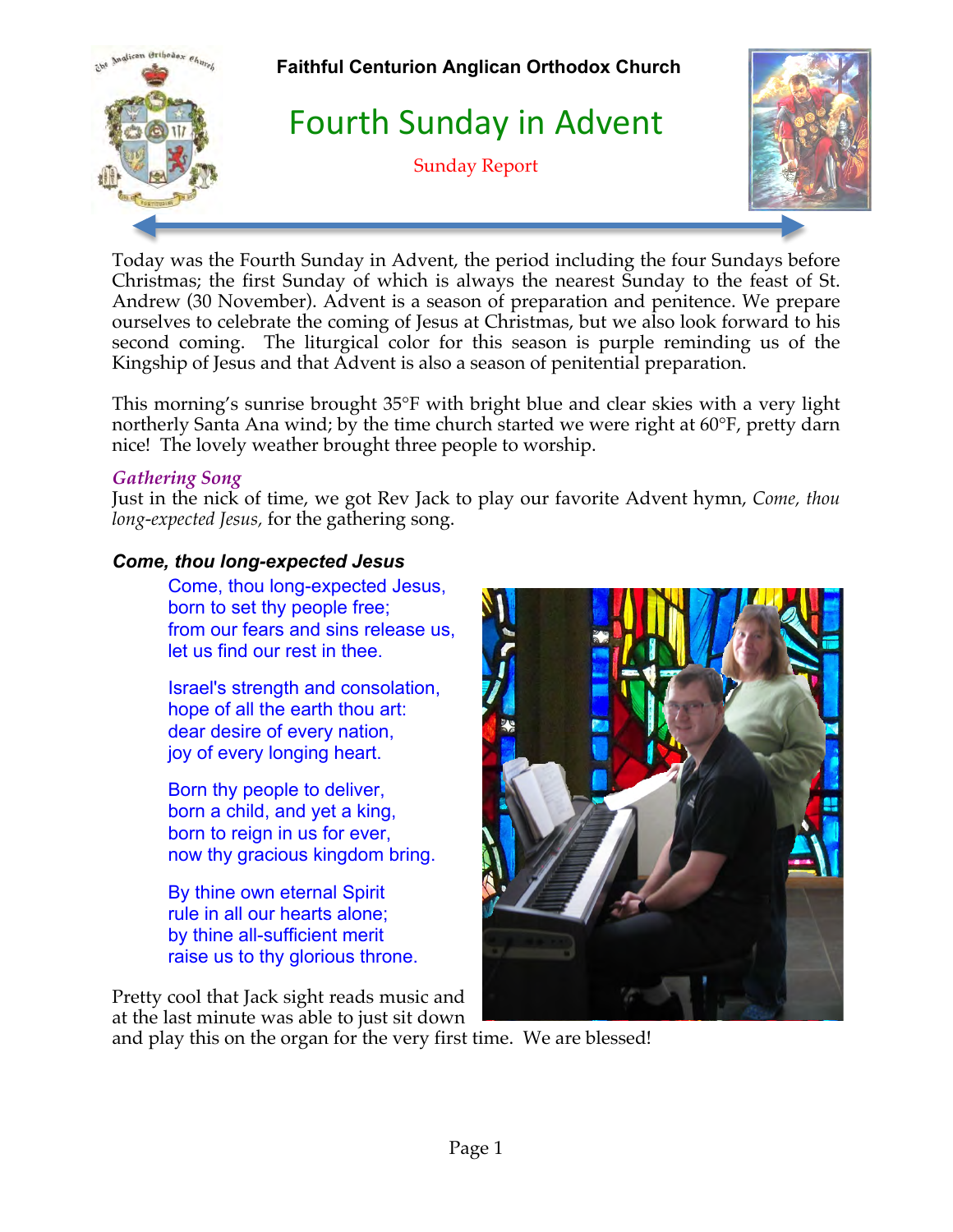#### *On Point*

Someone asked, where do the quotes come from? The answer is from the people who uttered them. But, how did you find them? Oh, that. Some from Bishop Jerry, many from Rev Bryan Dabney, a few from other places, some from Rev Geordie Menzies-Grierson, but overall mostly from Bryan. He always has a few great ones to share. On to the On Point quotes –

#### *On worry*

A great many people (not you) do now seem to think that the mere state of being worried is in itself meritorious. I don't think it is. We must, if it so happens, give our lives for others: but even while we're doing it, I think we're meant to enjoy Our Lord and, in Him, our friends, our food, our sleep, our jokes, and the birds' song and the frosty sunrise.

> *CS Lewis* The Collected Letters of C.S. Lewis, Volume II

*TO MARY WILLIS SHELBURNE*, whose difficulties with her daughter and son-in-law continued: On the experience of forgiving; and on the tedium of dying.

#### 6 July 1963

All one can say about Lorraine is that if she is really so brainwashed as you think, she is then no more morally responsible than a lunatic. I fully admit that as regards her husband you have been set as difficult a job in the forgiving line as can well be imagined.

Do you know, only a few weeks ago I realised suddenly that I at last had forgiven the cruel schoolmaster who so darkened my childhood. I'd been trying to do it for years: and like you, each time I thought I'd done it, I found, after a week or so it all had to be attempted over again. But this time I feel sure it is the real thing. And (like learning to swim or to ride a bicycle) the moment it does happen it seems so easy and you wonder why on earth you didn't do it years ago. So the parable of the unjust judge comes true, and what has been vainly asked for years can suddenly be granted. I also get a quite new feeling about 'If you forgive you will be forgiven.' I don't believe it is, as it sounds, a bargain. The forgiving and the being forgiven are really the very same thing. But one is safe as long as one keeps on trying.

How terribly long these days and hours are for you. Even I, who am in a bed of roses now compared with you, feel it a bit. I live in almost total solitude, never properly asleep by night (all loathsome dreams) and constantly falling asleep by day. I sometimes feel as if my mind were decaying. Yet, in another mood, how short our whole past life begins to seem!

It is a pouring wet summer here, and cold. I can hardly remember when we last saw the sun.

Well, we shall get out of it all sooner or later, for even the weariest river Winds somewhere safe to sea.

Let us pray much for one another.

*CS Lewis* The Collected Letters of C.S. Lewis, Volume III

Wherefore God also hath highly exalted him, and given him a name which is above every name: that at the name of Jesus every knee should bow, of things in heaven, and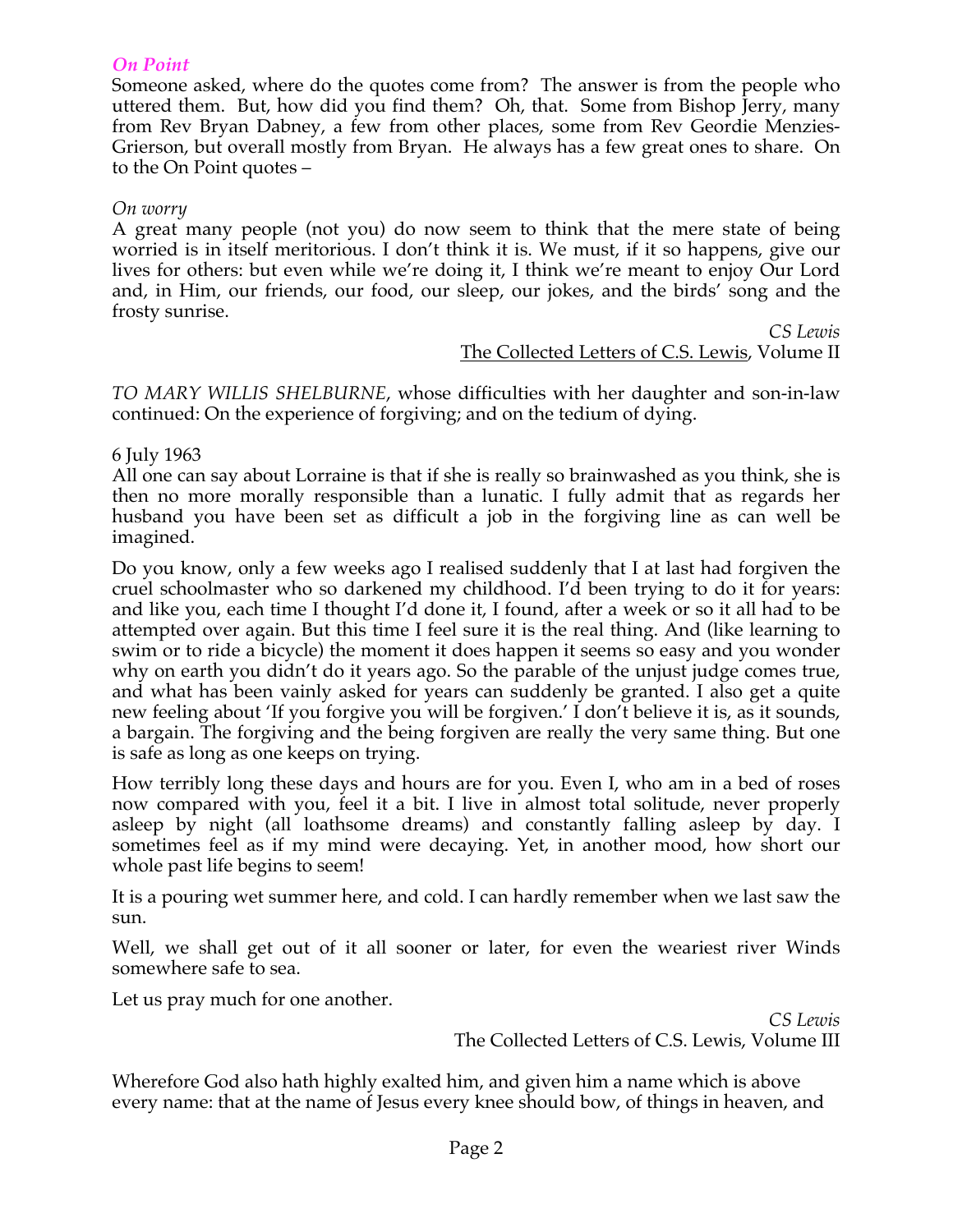things in earth, and things under the earth; and that every tongue should confess that Jesus Christ is Lord, to the glory of God the Father.

*Philippians 2:9-11* 

Blindness and deafness in spiritual things are worse in those that profess themselves to [be] God's servants and messengers than in others.

> *Rev. Matthew Henry*  $17<sup>th</sup>$  and  $18<sup>th</sup>$  century English pastor and author

## *Propers*

Each Sunday there are Propers: special prayers and readings from the Bible. There is a Collect for the Day; that is a single thought prayer, most written either before the refounding of the Church of England in the 1540s or written by Bishop Thomas Cranmer, the first Archbishop of Canterbury after the re-founding.

The Collect for the Day is to be read on Sunday and during Morning and Evening Prayer until the next Sunday. If you have a hard time remembering, "Do I read the Collect from last Sunday or next Sunday during the week?" Remember Sunday is the first day of the week. There are also two Bible readings, the Epistle and the Gospel. While they are "lessons", they are not the First Lesson and the Second Lesson, they are the Epistle and the Gospel. The Epistle is normally a reading from one of the various Epistles, or letters, in the New Testament. The Gospel is a reading from one of the Holy Gospels: Matthew, Mark, Luke and John. The Collect is said by the minister as a prayer, the Epistle can be read by either a designated reader (as we normally do in our church) or by one of the ministers and the Holy Gospel, which during the service in our church is read by an ordained minister.

The propers are the same each year, except if a Red Letter Feast, that is one with propers in the prayerbook, falls on a Sunday, then those propers are to be read instead, except in a White Season, where it is put off. Red Letter Feasts, so called because in the Altar Prayerbooks the titles are in red, are special days. Most of the Red Letter Feasts are dedicated to early saints instrumental in the development of the church, others to special events. Some days are particularly special and the Collect for that day is to be used for an octave (eight days) or an entire season, like Advent or Lent.

The Propers are found on Page 95-96, with the Collect first:

# The Fourth Sunday in Advent

*The Collect.*

 **LORD**, raise up, we pray thee, thy power, and come among us, and with great might succour us; that whereas, through our sins and wickedness, we are sore let and hindered in running the race that is set before us, thy bountiful grace and mercy may speedily help and deliver us; through Jesus Christ our Lord, to whom, with thee and the Holy Ghost, be honour and glory, world without end. *Amen.* **O**

The Collect for the First Sunday in Advent is on Page 90:

#### The First Sunday in Advent *The Collect.*

**LMIGHTY** God, give us grace that we may cast away the works of darkness, and **ALMIGHTY** God, give us grace that we may cast away the works of darkness, and put upon us the armour of light, now in the time of this mortal life, in which thy Son Jesus Christ came to visit us in great humility; that in the last day, when he shall come again in his glorious majesty to judge both the quick and the dead, we may rise to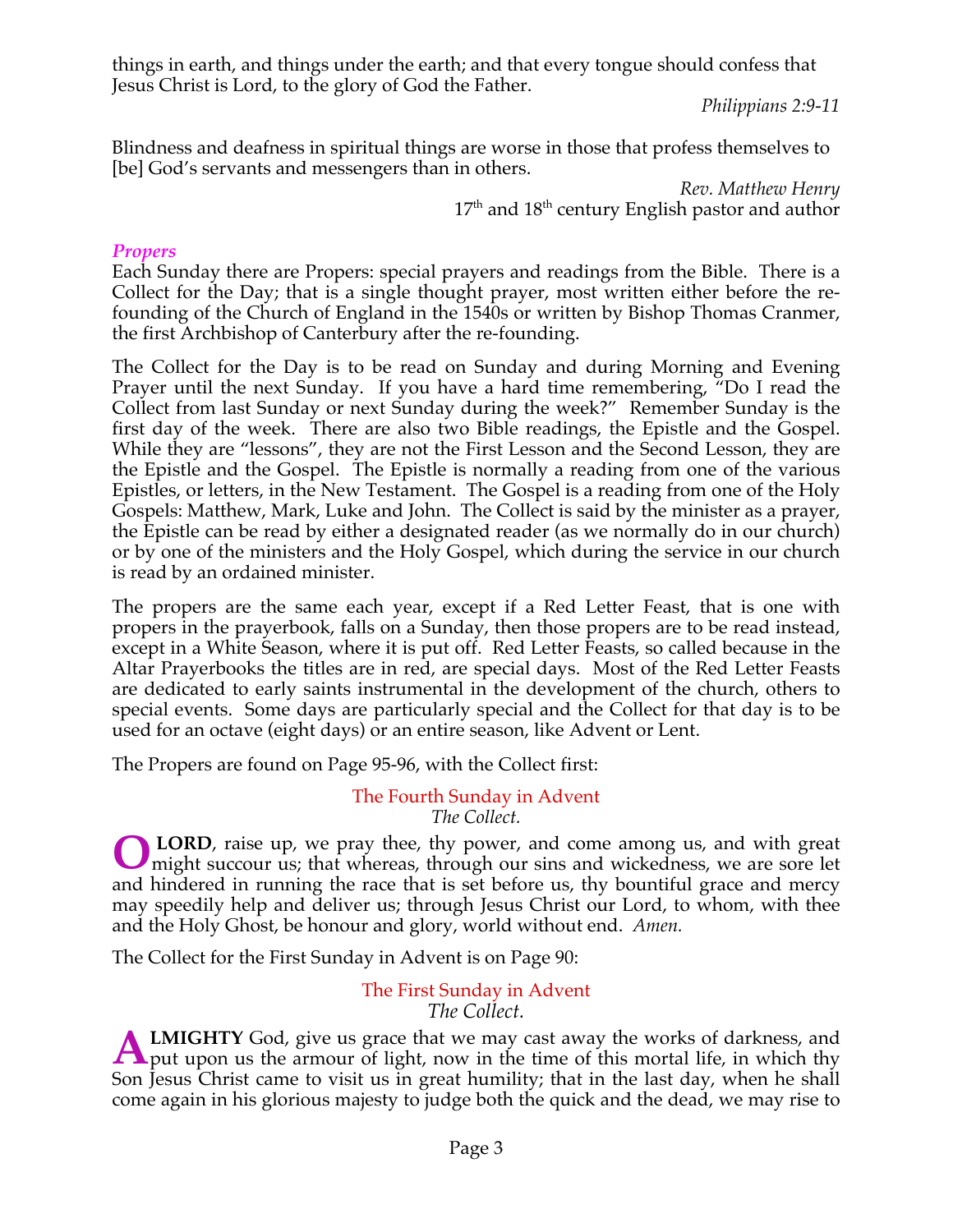the life immortal, through him who liveth and reigneth with thee and the Holy Ghost, now and ever. Amen.

¶ This Collect is to be repeated every day, after the other Collects in Advent, until Christmas Day.

Dru Arnold read the Epistle for today, which came from Paul's first letter to the Philippians, starting at the Fourth Verse of the Fourth Chapter.

Paul calls on us to "Rejoice in the Lord alway: and again I say, Rejoice." We are to lead the world to Christ by example, to "Let (y)our moderation be known unto all men." In this Advent season, as always, "The Lord is at hand." We are to worry about nothing, "but in every thing by prayer and supplication with thanksgiving let your requests be made known unto God." Be joyful in all things, not for all things. And in the words we find at the end of the Holy Communion Service, may "the peace of God, which passeth all understanding, shall keep your hearts and minds through Christ Jesus." Or to quote another, "Trust in God and Dread Naught."



**EJOICE** in the Lord alway: and again I say, Rejoice. Let your moderation be known unto all men. The Lord is at hand. Be careful for nothing; but in every thing by prayer and supplication with thanksgiving let your requests be made **EJOICE** in the Lord alway: and again I say, Rejoice. Let your moderation be known unto all men. The Lord is at hand. Be careful for nothing; but in every thing by prayer and supplication with thanksgiving let your request your hearts and minds through Christ Jesus.

Hap Arnold read today's Holy Gospel which came from the Gospel according to Saint

John, the First Chapter, beginning at the Nineteenth Verse. When they heard rumor of John the Baptist, Jews wondering if this might be the Messiah, sent priests and Levites from Jerusalem to ask him, "Who art thou?" John told them, "I am not the Christ." Then, they cast about for who he might be, "Art thou Elias?"

Confounded, they asked, "Who art thou? that we may give an answer to them that sent us. What sayest thou of thyself?" He said, "I am the voice of one crying in the wilderness, Make straight the way of the Lord, as said the prophet Esaias." The Pharisees people were somewhat confused and asked, "Why baptizest thou then, if thou be not that Christ, nor Elias, neither that prophet?" John answered them, saying, I baptize with water: but there standeth one among you, whom ye



know not; he it is, who coming after me is preferred before me, whose shoe's latchet I am not worthy to unloose."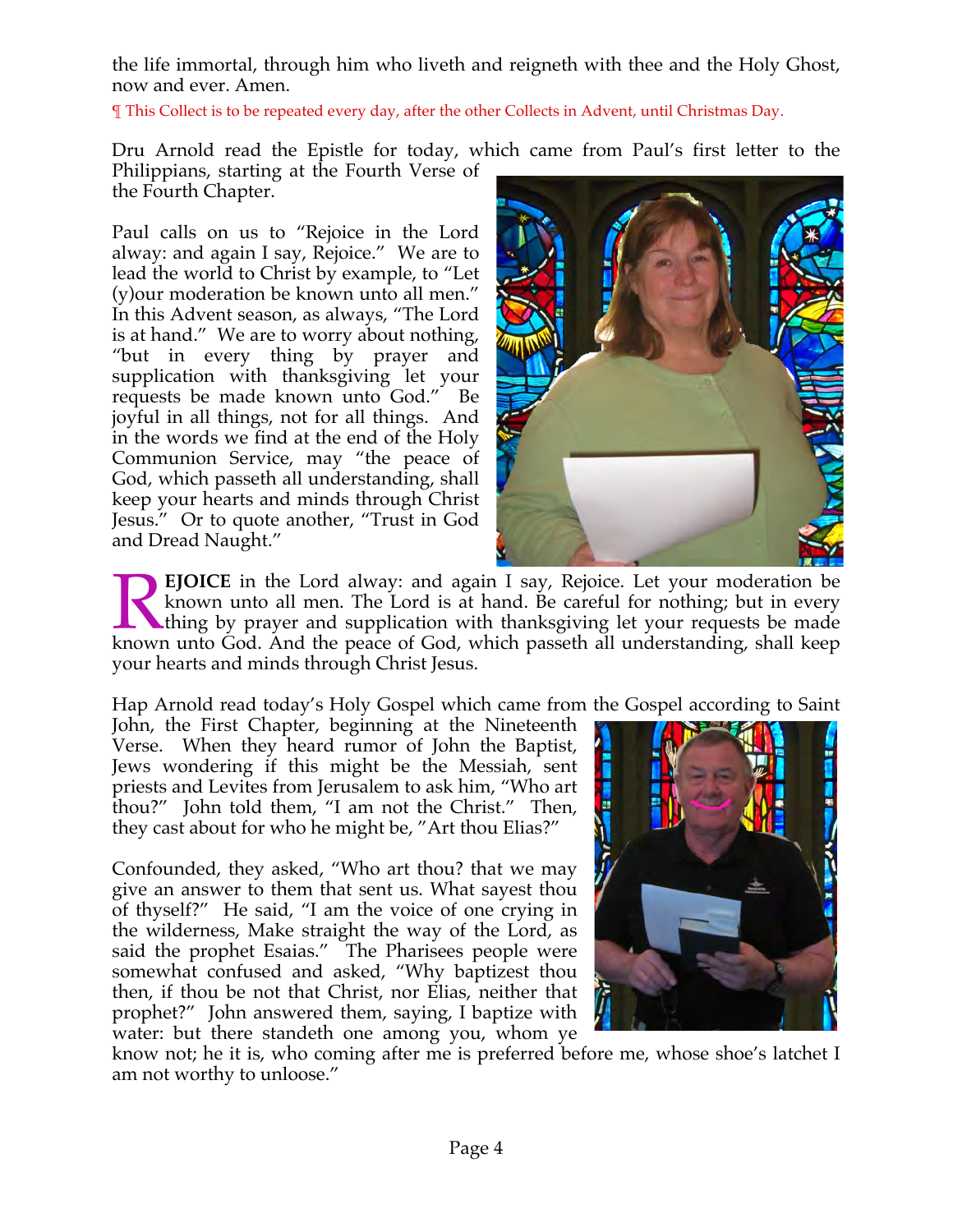Interestingly, the same theme is found over and over, as is oft the case with truth. There are those among us who just plain will not see. For, there are none so deaf as those who will not hear and none so blind as those who will not see.

**HIS** is the record of John, when the Jews sent priests and Levites from Jerusalem to ask him, Who art thou? And he confessed, and denied not; but confessed, I am not the Christ. And they asked him, What then? Art thou Elias? And he saith, I am HIS is the record of John, when the Jews sent priests and Levites from Jerusalem<br>to ask him, Who art thou? And he confessed, and denied not; but confessed, I am<br>not the Christ. And they asked him, What then? Art thou Elias thou? that we may give an answer to them that sent us. What sayest thou of thyself? He said, I am the voice of one crying in the wilderness, Make straight the way of the Lord, as said the prophet Esaias. And they which were sent were of the Pharisees. And they asked him, and said unto him, Why baptizest thou then, if thou be not that Christ, nor Elias, neither that prophet? John answered them, saying, I baptize with water: but there standeth one among you, whom ye know not; he it is, who coming after me is preferred before me, whose shoe's latchet I am not worthy to unloose. These things were done in Bethabara beyond Jordan, where John was baptizing.

#### *Sermon – Reverend Jack Arnold - Time and Action*

Today's sermon brought the Collect, Epistle and Gospel together and is partly contained in the forewords above.

As is oft the case, today's propers are all tied together. The Collect asks for God's help for us to accept His Help and do it His Way. That is a thought that permeates or at least should permeate our entire lives. It is oft supposed Christians are dour souls, with no sense of happiness or humor. Perhaps this thought comes from those who have heard what the Bible says, filtered through some odd prism, but have never actually read it. That may have been the way the Puritians thought, but then again, the Puritians were not holding to the consistent truth of the Bible. After all God commands us to make a "joyful" noise unto the Lord! Not, a dour, grumbling and solemn noise, but an exceedingly JOYFUL noise unto the Lord! There is nothing in the Bible that says you cannot have fun whilst worshipping our Lord, in fact that is the preferred way to worship Him! In fact, if we enjoy worshipping the Lord, then we are most apt to do more of our best to follow Him, if we are enjoying ourselves whilst doing so!



After all, the one said to be the most dour of all, Paul, tells us to be happy. Not just happy, but to REJOICE. REJOICE in the Lord ALWAYS and AGAIN I say REJOICE! How much more fun can you have? We are also to be moderate in everything we do, no excesses, an even keel. Work hard, but maintain a time and space for our family, honor our country, and above all honor God. He goes on to tell us if we think we need something, simply ask God for it! Speaking of God, John recounts John the Baptist's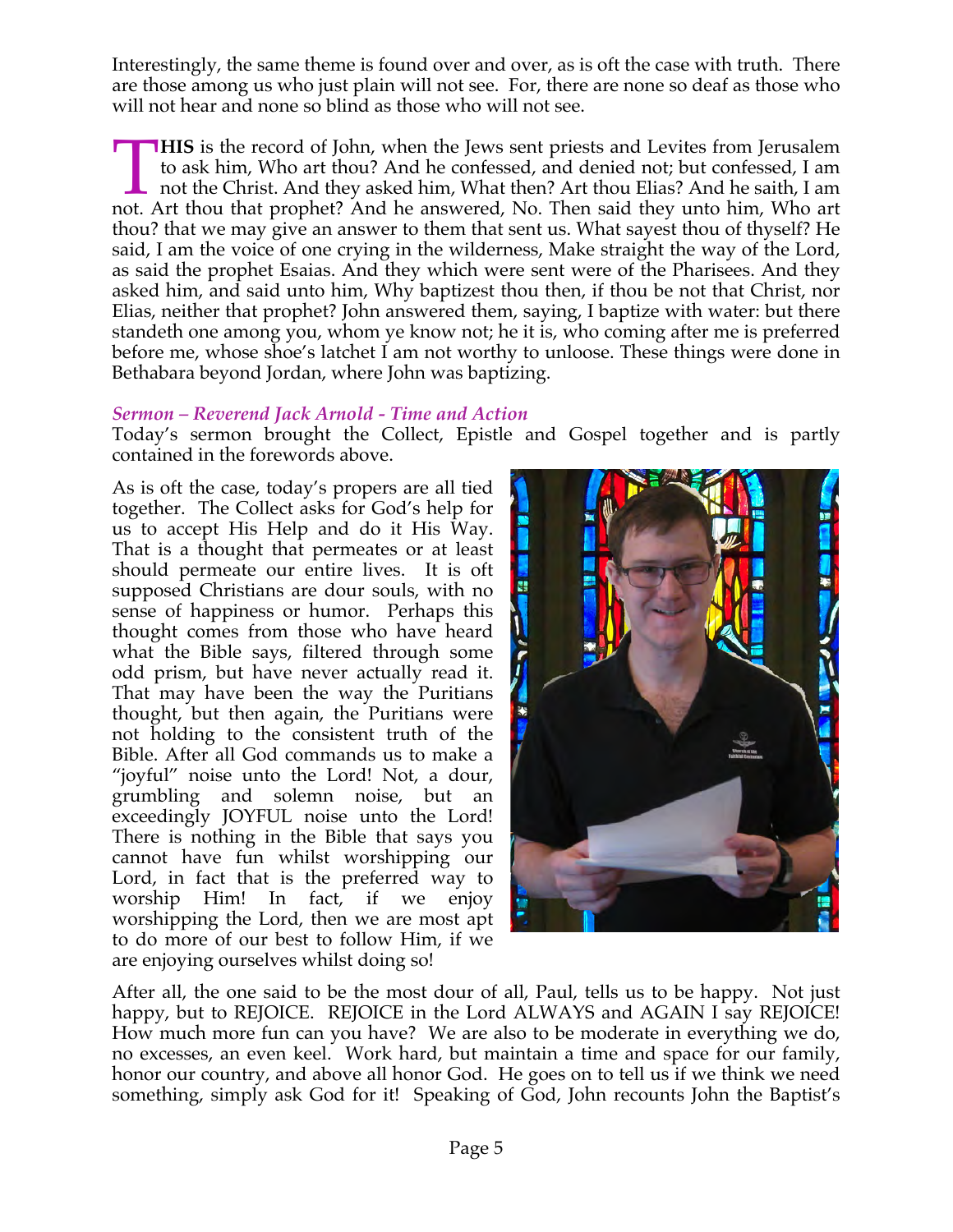role in preparing the way for Jesus. The Pharisees just had trouble with the simplicity of his message. They were looking for something more complex, less straightforward, something more like themselves.

They were not willing to accept the change in the status quo, that the New Testament would break their role in finding ways around the commandments that Jesus gave, as there is no way around the two commandments, namely of Loving God with all our heart, soul and mind, and loving our neighbors as ourselves! Without those, we are just pitiful, weak, sinful beings! But if we embrace those commandments, we start to shed our old man image, and put on a newer, shinier and better image. We then become, Man 2.0, quite the upgrade from the first version!

They were a case of no play, all work and led a rather unbalanced life. We are told to balance ourselves with play besides work, to make us into a happier people that will rejoice in God's commandments and will do His Work without complaint. We will be happier in the end if we do it His Way instead of our way as we are so want to do, which is in our nature. The whole of Scriptures is about us fighting against our nature so that we will be closer to what God intended us to be, a happy and holy people, living together in harmony. If the world would do what God asked, we would be living together in harmony. Peace on earth will not be possible until the world accepts Him into their hearts. This is the perfect season for those who haven't yet, to accept Him, to acknowledge Him at his first true appearance amongst us, at His Birth. There is always time to accept Him, but do not wait until it is too late to do so!

Jesus also tells us to put our trust in the Lord, then not to worry. He knows how counterproductive, indeed how destructive worry can be in our lives. We know it will do no good, we know it will only hurt our cause; yet we do it. Is this not a proof positive of how much we need His Help? How hard is it to Trust in God and Dread Naught? Very, yet to make progress this we must do. Even though it is very hard to trust somebody you can't see physically, you must trust your spiritual sense and follow Him anyway, knowing that you will see Him physically one day, will be one of our great rewards.

The world is extremely complex; it is full of problems, temptations and difficulties. It is full of obstacles for us, yet all Christianity offers is a few simple solutions. We often hear that there are no simple answers to complex questions. Actually, that is not true. There are simple answers to complex problems, they are the only ones that work. The problem is they are not the answers people want. Most people do not want to know what they are supposed to do, lest they have to do it. They want to be told that what they want to do is at least okay, even though it is clearly not okay. But we need to know what we are doing is the actual "Okay." thing, and not what Joe on the corner claims is Okay. To do that, we have to read the Scriptures and listen to what God says is Okay, because He really does know the best in this matter for us.

Once again, when you think about being a Christian, think a bit about these quotes from GK Chesterton:

- "Christianity has not been tried and found wanting; it has been found difficult and not tried."
- "The word "good" has many meanings. For example, if a man were to shoot his grandmother at a range of five hundred yards, I should call him a good shot, but not necessarily a good man."
- "The Bible tells us to love our neighbors, and also to love our enemies; probably because generally they are the same people."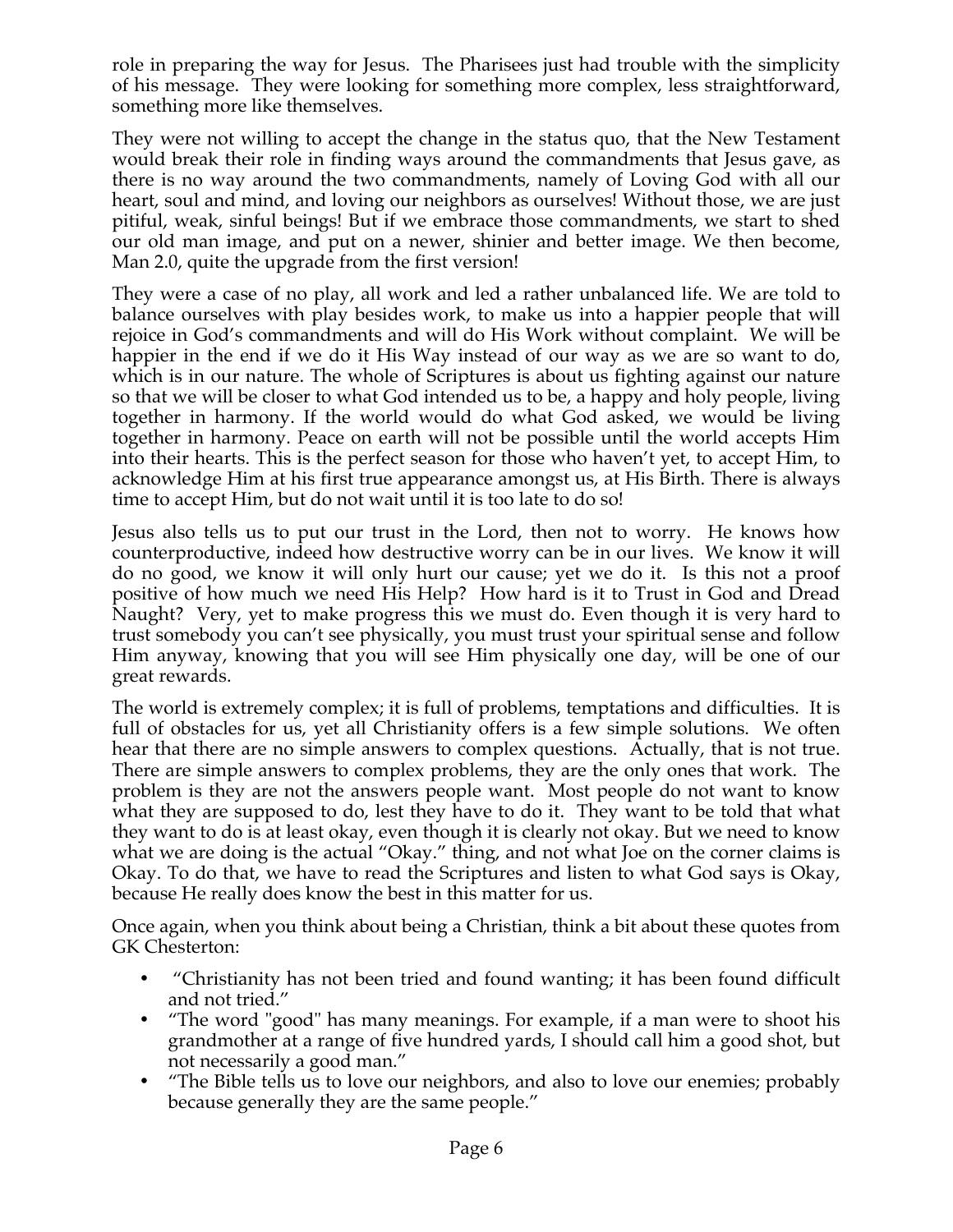- "Tolerance is the virtue of the man without convictions."
- "A dead thing can go with the stream, but only a living thing can go against it."

G. K. Chesterton (1874-1936)

We are called to a new and different life, we ask the Lord to lead us and follow us, to keep us always. Our goal is to do the Lord's will, not to avoid 613 laws. To do what is right and be humble.

Heaven is at the end of an uphill trail. The easy downhill trail does not lead to the summit.

The time is now, not tomorrow. The time has come, indeed. How will you ACT?

It is by our actions we are known.

## **Be of God - Live of God - Act of God**

## *Bishop Ogles' Sermon*

We are oft fortunate to get copies of Bishop Jerry's sermon notes. Today is one of those

Sundays. Today's sermon starts off with the collect, and like always, it will give you a lot to consider in your heart.

Sermon Notes Fourth Sunday in Advent (Morning Prayer) 22 December 2013, Anno Domini

## The Fourth Sunday in Advent *The Collect.*

**LORD**, raise up, we pray thee, thy power, and come among us, and with great might succour us; that whereas, through our sins and wickedness, we are sore let and hindered in running the race that is set before us, thy **O**



bountiful grace and mercy may speedily help and deliver us; through Jesus Christ our Lord, to whom, with thee and the Holy Ghost, be honour and glory, world without end. *Amen.*

The Collect for the First Sunday in Advent is on Page 90:

## The First Sunday in Advent *The Collect.*

**LMIGHTY** God, give us grace that we may cast away the works of darkness, and **A LMIGHTY** God, give us grace that we may cast away the works of darkness, and put upon us the armour of light, now in the time of this mortal life, in which thy Son Jesus Christ came to visit us in great humility; that in the last day, when he shall come again in his glorious majesty to judge both the quick and the dead, we may rise to the life immortal, through him who liveth and reigneth with thee and the Holy Ghost, now and ever. Amen.

¶ This Collect is to be repeated every day, after the other Collects in Advent, until Christmas Day.

 In our Prayer of Collect for this Sunday, does not the prayer appeal to that same imagery given by Malachi in the last Book of the Old Testament? "*But unto you that fear my name shall the Sun of righteousness arise with healing in his wings; and ye*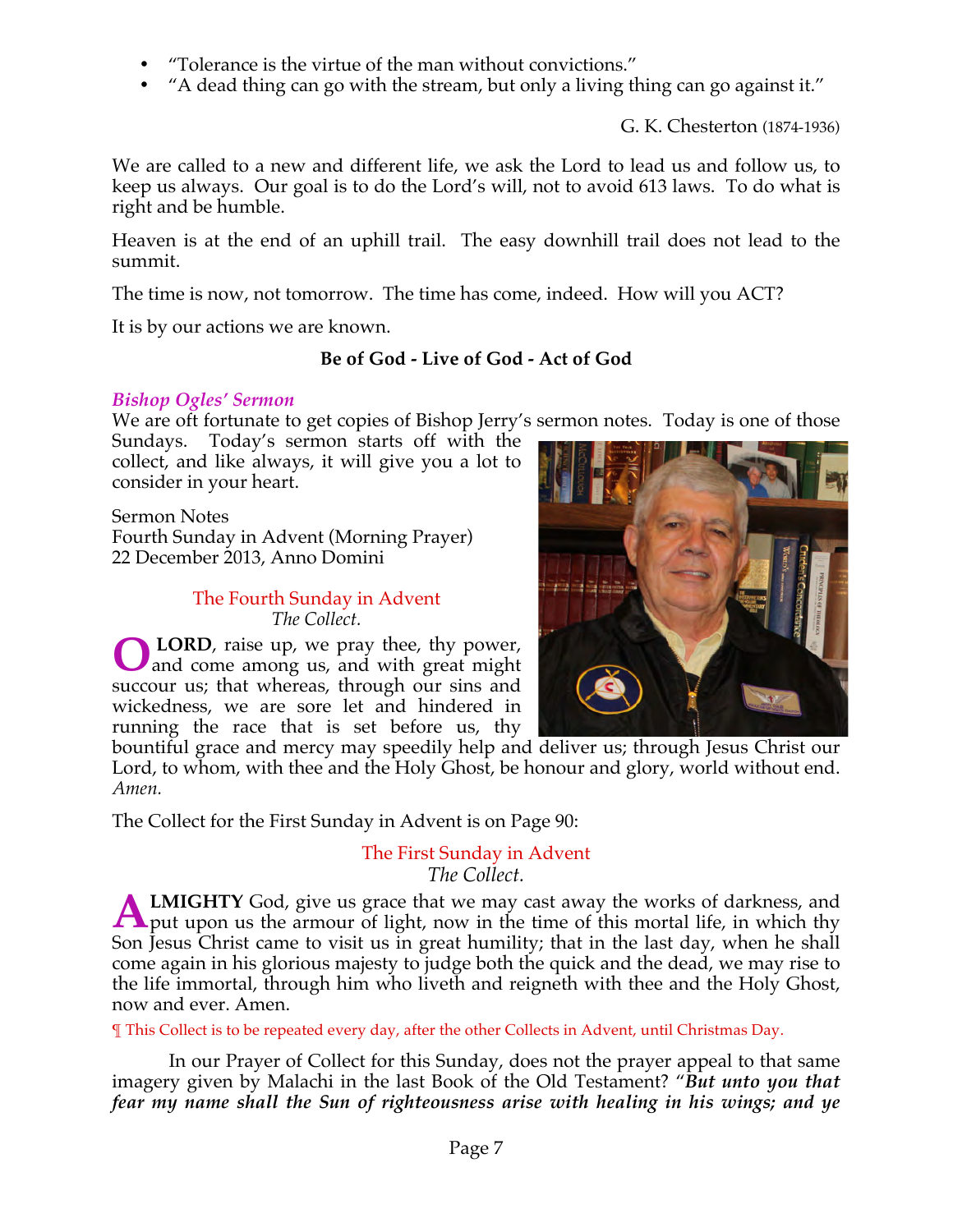*shall go forth, and grow up as calves of the stall*." (Mal 4:2) From the Collect: "*O LORD, raise up, we pray thee, thy power, and come among us, and with great might succour us*." The Executive Power of Creation (John 1:1-3) was that same Sun of Righteousness whose coming is proclaimed by John in the Wilderness – not in St. Paul's Cathedral, or the Temple at Jerusalem, but in the Wilderness! If you will learn the mysteries of God, flee to the Wilderness of your closet – not to Rome or Canterbury! Israel has languished in darkness so thick you could cut it with a knife since the days of Malachi & the prophets. But the Sun is about to burst forth to disperse the storm clouds and black despair of the dawning day. Here is a prophet who proclaims truth to thousands in the Wilderness. His message satisfies a great hunger in the people if they will even travel to the Wilderness to hear it.

*1 Comfort ye, comfort ye my people, saith your God. 2 Speak ye comfortably to Jerusalem, and cry unto her, that her warfare is accomplished, that her iniquity is pardoned: for she hath received of the LORD'S hand double for all her sins. 3 The voice of him that crieth in the wilderness, Prepare ye the way of the LORD, make straight in the desert a highway for our God. 4 Every valley shall be exalted, and every mountain and hill shall be made low: and the crooked shall be made straight, and the rough places plain: 5 And the glory of the LORD shall be revealed, and all flesh shall see it together: for the mouth of the LORD hath spoken it. 6 The voice said, Cry. And he said, What shall I cry? All flesh is grass, and all the goodliness thereof is as the flower of the field: 7 The grass withereth, the flower fadeth: because the spirit of the LORD bloweth upon it: surely the people is grass. 8 The grass withereth, the flower fadeth: but the word of our God shall stand for ever. 9 O Zion, that bringest good tidings, get thee up into the high mountain; O Jerusalem, that bringest good tidings, lift up thy voice with strength; lift it up, be not afraid; say unto the cities of Judah, Behold your God! 10 Behold, the Lord GOD will come with strong hand, and his arm shall rule for him: behold, his reward is with him, and his work before him. 11 He shall feed his flock like a shepherd: he shall gather the lambs with his arm, and carry them in his bosom, and shall gently lead those that are with young*. (Isaiah 40:1-11)

 This Old Testament Reading speaks of comfort to the people of God – not all who CALL themselves the people of God, but those whose faith has sealed their names in the Book of Life of the Lamb. The passage speaks clearly of John the Baptist some 700 years before his birth. Just as Job received double all of his losses in the end, so shall the people of God receive a double measure of Grace for their sins repented. John came to prepare the hearts and minds of the people for the Coming Lord Jesus Christ. The great empires of the day shall be brought to the depths of the pit, and others shall be raised up in righteousness. Even science and humane consciousness shall bloom among those nations who turn to the Lord.

 Isaiah reminds us that we are only transient pilgrims in this temporary world. We sprout up as grass, or as flowers in the desert, one day, and wither and disappear the next. It is only the fragrance of the Holy Spirit that we emit while blooming that causes us to grow anew in heavenly pastures. God's Holy Word is not subject to the intellectual reasoning of man, and it will stand forever regardless the disgraceful attempts to re-interpret it into oblivion. The Lord is our Shepherd. The newborn believers are carried in His very arms to protect from wolves – both without and within the Church. Now come we to the Gospel passage for this  $4<sup>th</sup>$  Sunday in Advent:

*1 Now in the fifteenth year of the reign of Tiberius Caesar, Pontius Pilate being governor of Judaea, and Herod being tetrarch of Galilee, and his brother Philip tetrarch of Ituraea and of the region of Trachonitis, and Lysanias the tetrarch of Abilene, 2 Annas and Caiaphas being the high priests, the word of God came unto John the son of Zacharias in the wilderness. 3 And he came into all the country about Jordan,*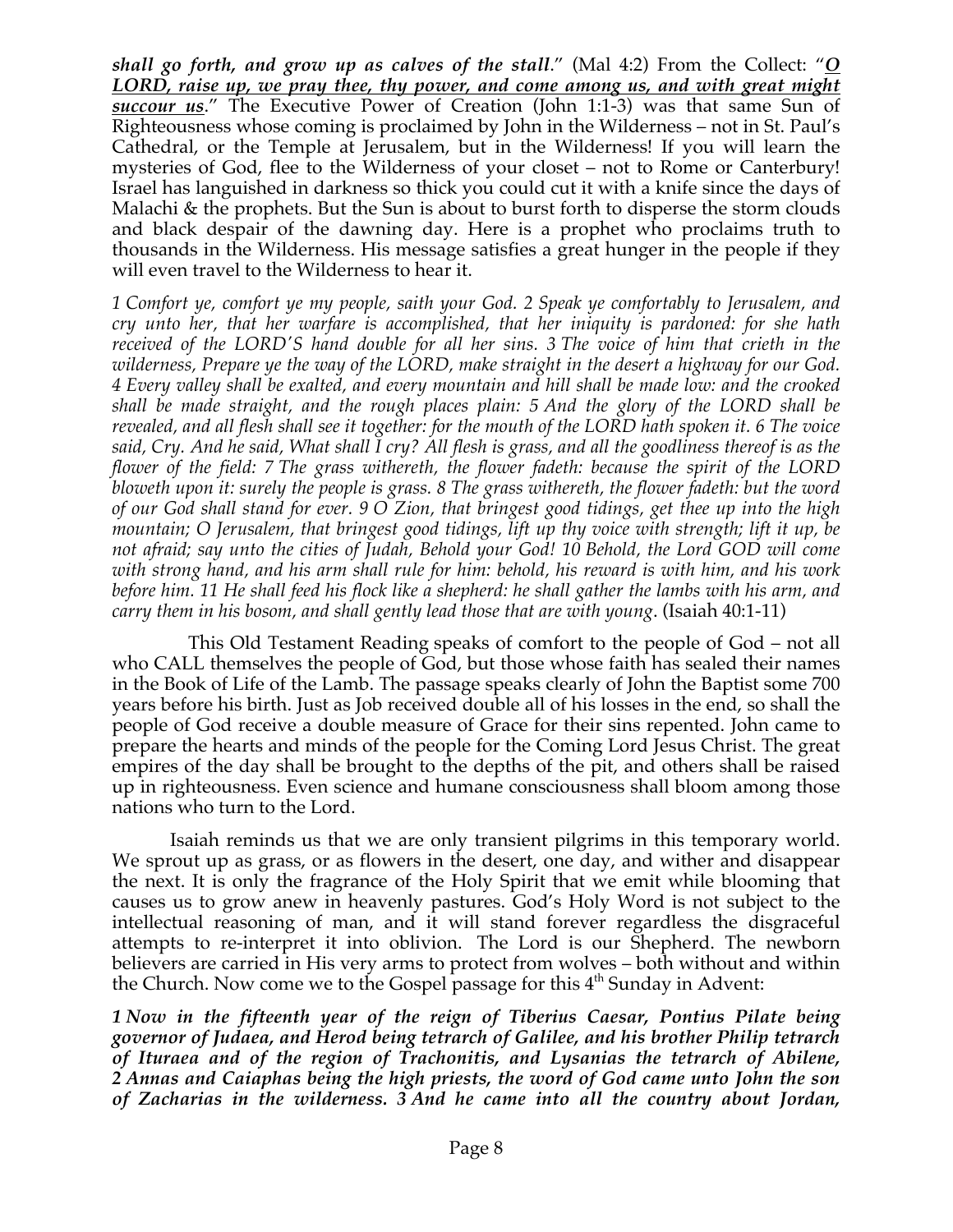*preaching the baptism of repentance for the remission of sins; 4 As it is written in the*  book of the words of Esaias the prophet, saying, The voice of one crying in the *wilderness, Prepare ye the way of the Lord, make his paths straight. 5 Every valley shall be filled, and every mountain and hill shall be brought low; and the crooked shall be made straight, and the rough ways shall be made smooth; 6 And all flesh shall see the salvation of God. 7 Then said he to the multitude that came forth to be baptized of him, O generation of vipers, who hath warned you to flee from the wrath to come? 8 Bring forth therefore fruits worthy of repentance, and begin not to say within yourselves, We have Abraham to our father: for I say unto you, That God is able of these stones to raise up children unto Abraham. 9 And now also the axe is laid unto the root of the trees: every tree therefore which bringeth not forth good fruit is hewn down, and cast into the fire. 10 And the people asked him, saying, What shall we do then? 11 He answereth and saith unto them, He that hath two coats, let him impart to him that hath none; and he that hath meat, let him do likewise. 12 Then came also publicans to be baptized, and said unto him, Master, what shall we do? 13 And he said unto them, Exact no more than that which is appointed you. 14 And the soldiers likewise demanded of him, saying, And what shall we do? And he said unto them, Do violence to no man, neither accuse any falsely; and be content with your wages. 15 And as the people were in expectation, and all men mused in their hearts of John, whether he were the Christ, or not; 16 John answered, saying unto them all, I indeed baptize you with water; but one mightier than I cometh, the latchet of whose shoes I am not worthy to unloose: he shall baptize you with the Holy Ghost and with fire: 17 Whose fan is in his hand, and he will throughly purge his floor, and will gather the wheat into his garner; but the chaff he will burn with fire unquenchable*. (Luke 3:1-17)

 The Lord's Jesus Christ is not only the eldest Son in Time, but also in all of Eternity Past and Future. His steps toward Calvary did not begin outside the courts of Pontius Pilate, in Nazareth, in Bethlehem, but in Eternity Past - long ere the world was made. It is evidence of God's prevenient election of His people spanning all time by His Grace. "*And all that dwell upon the earth shall worship him, whose names are not written in the book of life of the Lamb slain from the foundation of the world*." (Rev 13:8) The Lord Jesus Christ was the First-Born of God in Eternity Past, and the First-Born of the Resurrection at the conclusion of His earthly ministry. The Way that John prepared was the Way of the Lord. If we are His, and follow Him as our Shepherd, we shall also be raised in immortality and ascend to God the Father.

 John is preparing the hearts of the people for repentance and cleansing. Though John baptizes with water as an outward evidence of cleansing, it is the coming Lord Jesus Christ who will cleanse the heart so that the vessel is clean from inside to outside. "*I indeed baptize you with water; but one mightier than I cometh, the latchet of whose shoes I am not worthy to unloose: he shall baptize you with the Holy Ghost and with fire*." I invite your attention to Psalm 51:7 - "*Purge me with hyssop, and I shall be clean: wash me, and I shall be whiter than snow*. " Hyssop is a purgative to clean the alimentary canal (the inside of the soul), and the outward washing will cause the appearance to equal the inward essence. That is the fiery purging that Jesus Christ brings as a Refiner of silver. It was a common sight in Korea of the 1960's to see men casting grains of rice into the air with a tribulatum, and others fanning the grains as they fall back to the earth. This was to separate the chaff from the pure grain. The trials and tribulations (a derivative of the Latin term for tribulatum) is the method that Jesus uses to prove and strengthen our faith as a mother exercises her child.

John is calling the Old Testament Church (not all of the nation of Israel, but those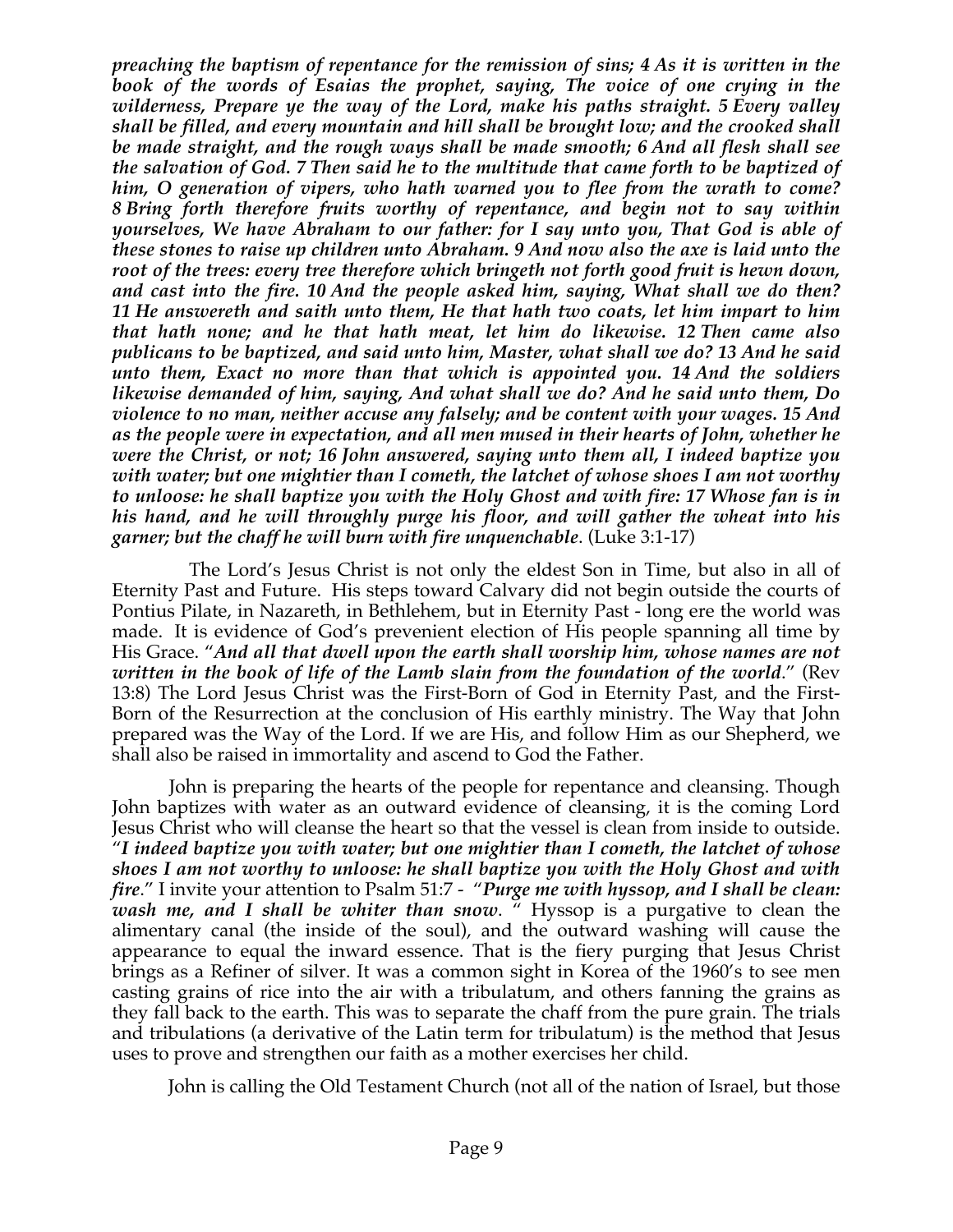who believe in the coming of the Promised Seed) to repentance and faith. He is telling the people to be ready to receive their Lord and Savior. Such preaching as John practiced is becoming quite rare for our day, sadly. But ALL of John's preaching pointed directly to the Lord Jesus Christ, and so should every sermon delivered from every pulpit today. There is far too much nonsense being preached about football, golf, and social encounters. We need a firm and devout return to the Holy Word in preaching, and that of Christ crucified and risen! Just as the fig tree that failed of fruit was fated to be cut down, so will Jerusalem suffer destruction at the hands of the Gentiles after they have rejected Christ and His righteousness. "*And now also the axe is laid unto the root of the trees: every tree therefore which bringeth not forth good fruit is hewn down, and cast into the fire.* Do you suppose that the same principle might apply to nations today who have known God, enjoyed His benefits, and then reject all that He taught? It might be well to remember that the same fire that purifies silver (the elect) is that which consumes the wicked before God.

 Almost everyone who hears this sermon will recall some cold, dark night of the soul during which the gathering shadows grow into a stifling darkness for which there seems no respite. Perhaps a debilitating illness, or loss of a beloved soul, has precipitated the night of despair and smothered the light of joy. Such was the state of Israel to whom John was sent. Men had walked in darkness from the last word of Malachi of the Old Testament (the last word was 'curse' for the law is a curse without the grace of God). Four hundred years of utter darkness of silence passed from the time of Malachi until the time of John. Such darkness will make the eyes keen to the light that is granted in due time. John proclaims to the light-hungry people the Coming of the Light. There is a place called the 'Lost Sea' in eastern Tennessee at which a person can enter and elevator and descend almost 400 ft. below the surface to a large, underground body of water. Taking a glass-bottomed boat out onto the large lake, one can see numerous bass and other fish that are snow white. They have been deprived the benefit of light for hundreds of years, so the pigment of their skin has not been able to respond to light. The amazing thing is the eyes of these fish – they are grown over with scales. If we remain in darkness too long, we will become blind to light just like those dark

 John was not that coming light promised by Isaiah and the prophets – his preaching pointed to an ever-brightening horizon over which that bright and glorious Light of the World was about to break in brilliant colors of dawn. Have you seen the Light, my friends?

#### *Rev Rick Reid of Saint Peter's Sunday Sermon*

We are happy to have a sermon from Reverend Rick Reid, minister of Saint Peter's,



whose congregation is right at the Worldwide Headquarters of the Anglican Orthodox Church. Rev Rick has all the resources and challenges right at hand. This sermon is not in the usual expository style common to the Sunday Report and the AOC, but I think you will enjoy it.

#### **Rejoice in the Lord**<sup>1</sup>

In this morning's Epistle St. Paul tells the Philippians "Rejoice in the Lord always." Paul then repeats it once again for emphasis "Again I will say Rejoice"

<sup>&</sup>lt;sup>1</sup> Years ago, I heard a Lutheran pastor say, "Be thankful to the Lord in all things, not for all things, that would be kind of sick.' Point well taken, I am confident Paul would agree.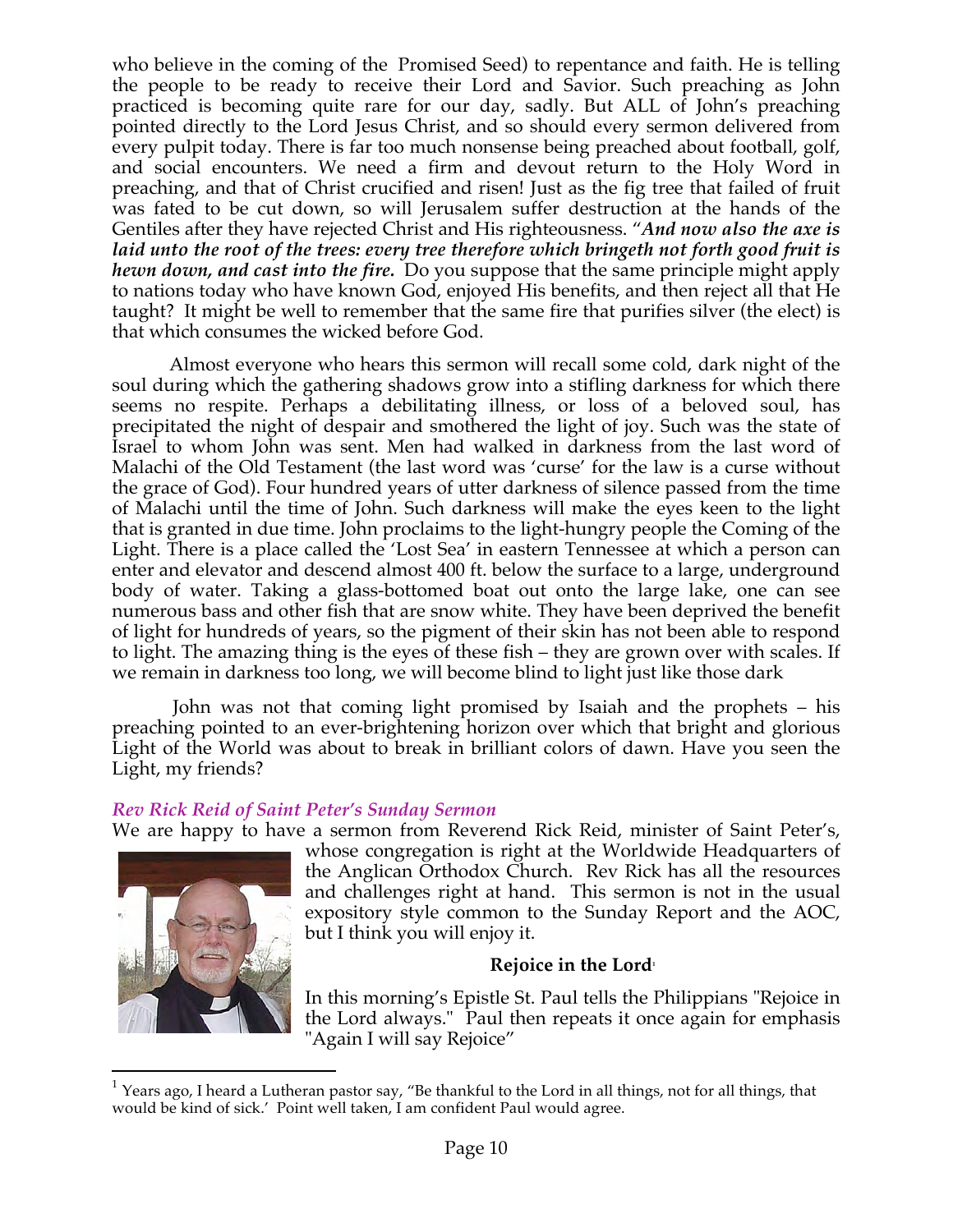It seems strange a man in prison would be saying, "Rejoice in the Lord always" It's clear from Paul's letters, he lived through frustrations, trials and other situations that would seemingly not cause him to "Rejoice in the Lord!"

In St. Paul's first letter to the Corinthians Chapter 4: verses 11- 13, he tells us of his life and that of his companions:

11 Even unto this present hour we both hunger, and thirst, and are naked, and are buffeted, and have no certain dwelling place;

12 And labour, working with our own hands: being reviled, we bless; being persecuted, we suffer it:

13 Being defamed, we intreat: we are made as the filth of the world, and are the offscouring of all things unto this day.

In Paul's second letter to the Corinthians, he describes the hardships he experienced as a servant of Christ: *Five times I have received forty lashes minus one. Three times I was beaten with rods. Once I received a stoning. Three times I was shipwrecked; for a night and a day, I was adrift on the sea.*

Not too many of us could match the ordeals he faced. And in Philippians 3: we read about what may have been the greatest sacrifice of all on Paul's part: he gave up a promising career as a leader in the Jewish community in order to carry the gospel to the hated, much despised Gentiles. Paul was not an apostle, clothed in soft raiment or one who lived an easy life.

He knew the irony in such a command as "Rejoice in the Lord always."

This is a unique command from a very a unique apostle. But seriously, what did Paul mean, and how can we obey a command such as this? A good place to start is to look more closely at just what he says.

Christianity offers joy; Jesus offers victory over the world and its values.

Victory is not something we strive to achieve; it is, rather, a guarantee, which is granted to us, before we ever begin our walk with the Lord.

God doesn't measure us by the success we attain in this life. He will love us in even if everything we attempt for Him ends in total failure.

Christian joy also stands in stark contrast to earthly happiness.

Earthly happiness depends on the external. Situations, things, and people make us happy.

If those situations, things or people change for the worse, we may no longer be happy. Even the most mature and sensible people cannot maintain happiness, all of the time.

Fortunately, Jesus does not call us to be happy; he calls us to be joyful. Joy comes from "within", and is based not on external circumstances, but on internal assurance and confidence in Christ. Paul knew that our inner attitudes do not have to reflect our outward circumstances. He was full of joy because he knew regardless of what happened to him, Jesus Christ was with him.

In the five verses following his command to rejoice, Paul offers practical ways to allow joy to affect our attitudes and actions.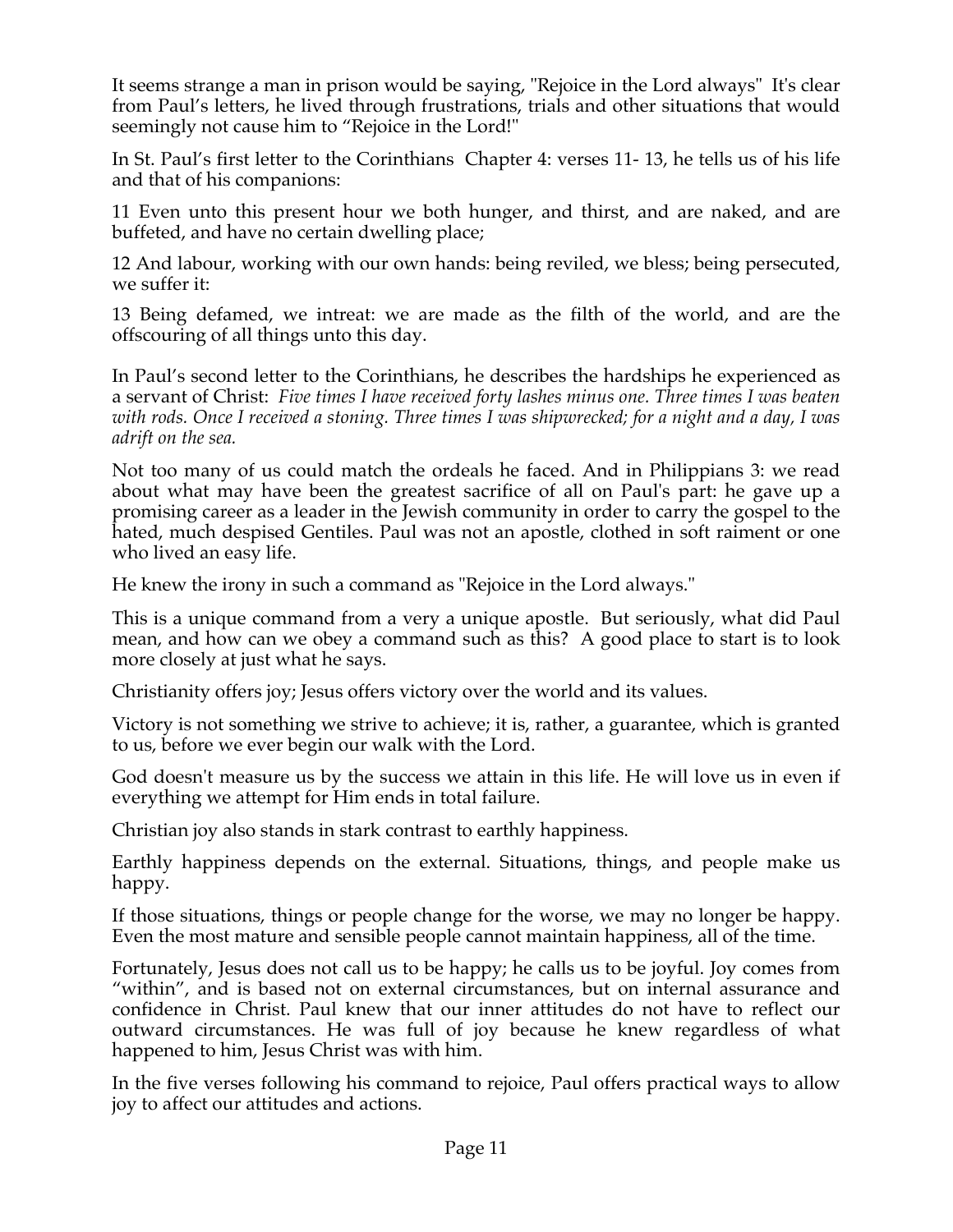Paul next tells the Philippians, "Be careful for nothing. In other words, do not worry about anything, but in everything by prayer and supplication, with thanksgiving ...let your requests be made known unto God" (4:6).

Paul is urging us to turn our anxieties into positive actions. And for the Christian, the most positive action is consistent, fervent, prayer. In essence he is telling us to turn anxieties into requests, to be made know unto God.

Rather than get all tangled up in worries and solutions, you can give those worries to God in confidence. He is good; he will not forsake you. It may take some time, but eventually we will learn to trust Him and to turn to Him in all that we do.

Then Paul says: 7 And the peace of God, which passeth all understanding, shall keep your hearts and minds through Christ Jesus.

Paul then states one of the most famous verses in the Bible:

8 Finally, brethren, whatsoever things are true, whatsoever things are honest, whatsoever things are just, whatsoever things are pure, whatsoever things are lovely, whatsoever things are of good report; if there be any virtue, and if there be any praise, think on these things.

Paul is telling us to fill our minds, with positive thoughts, and that there is no room for negative, self-defeating thoughts.

We usually spend our rational moments fretting over our failures, Paul urges us to spend the moments we are in control of our thinking… retraining our minds with good thoughts and positive ideas.

You are what you allow your mind to feed on. The books you read, the TV shows you watch, the conversations you participate in,..... all of these form your sense of what is right …and good.

If you constantly allow yourself to be exposed to degrading influences, your thinking will affect your lifestyle accordingly.

But this is not a negative command; it's a positive one. We're not only to filter out the bad, but also to funnel in the good. If you expose yourself to a spiritually healthy education, entertainment, and conversation. The irrational moments, full of worry, fear and Godless thoughts, will gradually fade in intensity and frequency.

Finally, in verse 9, Paul says to latch on to a model for growth. Those things, which ye have both learned, and received, and heard, and seen in me, do:… and the God of peace shall be with you.

Paul understands that the strongest argument for anything ….is a good example. He urges the Philippians to study him, to become imitators of him.

Paul doesn't claim to be the perfect example. There was only one perfect person who walked the face of this earth. But we must not be deterred from following good examples.

Rejoice in the Lord for what God has done in the lives of others… and remember that he can do it in ours as well!

And Paul goes on to say: "And the God of peace will be with you" (4:9b).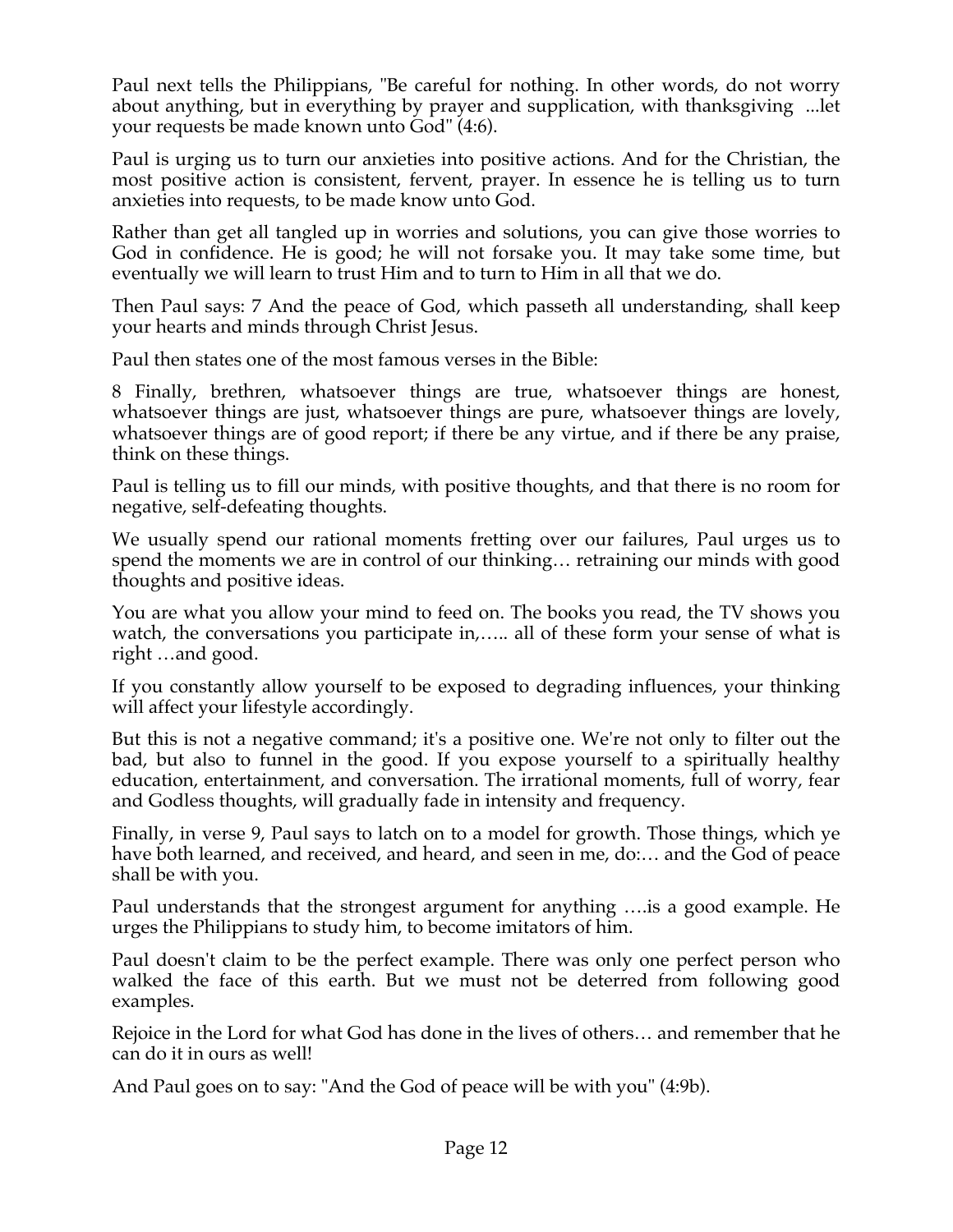This parallels verse 7: "And the peace of God, which passes all understanding, will guard your hearts and your minds in Christ Jesus.

"Again, we are faced with another Christian virtue that is greater than an earthly value. Biblically, peace has to do with maintaining a right relationship with God through Jesus Christ.

Jesus said, "Peace I leave with you; my peace I give unto you. Not as the world giveth" (John 14:27).

You can rejoice in the Lord, any time and anywhere...At work… or in your car.

Or while watching the Panthers beat the Jets. Temptations, tragedies, disappointments: none of these have to shake your confidence and fulfillment in Christ.

A 1967 diving accident left Joni Eareckson Tada a quadriplegic in a wheelchair. Today, she is an internationally known mouth artist, a talented vocalist, and radio host. She is the author of 17 books and an advocate for disabled persons around the world.

She greatly struggled to accept God's design in her paralysis. She is now at peace with the work of God in her life.

She once said, "I don't always know the whys, but I do know who holds the answers… And I can wait." Now this really is: "This is the peace which passes all understanding."

Let us all remember that were created for something far greater than this life, and nothing here on earth will ever totally satisfy us.

But, in the meantime, as we experience life's ups and downs, and as we nurture the joy that comes through the love of Christ, we can "Rejoice in the Lord always."

Again I will say: Rejoice! Amen.

## *Bishop Dennis Campbell's Sermon*

Bishop Dennis is a brilliant speaker. He is able to take biblical precepts and make them



perfectly understandable, even to me. Oft he provides the text of his sermons and I take the utmost pleasure in passing them on:

> **There Standeth One Among You** Philippians 4:4-7, John 1:19-29 Fourth Sunday in Advent December 22, 2013

"There standeth one among you." Theologians and preachers often make much ado about the transcendence of God. And we should. Transcendence

is an important attribute of the greatness and glory of God. He transcends the physical universe. He transcends time and space. Christina Rossetti, who, by the way was an Anglican, wrote the beloved Christmas carol, "In the Bleak Midwinter" in 1872. We will sing it tonight at our Christmas service, and I will completely obliterate the timing of the words in the second verse, like I do every year. You know the words, "Our God, heav'n cannot hold Him, nor earth contain." I will get the timing of those words wrong tonight, but I have their meaning correct in my heart. I know God is bigger, and greater, and far more glorious than the stars and galaxies I see in the night sky. I know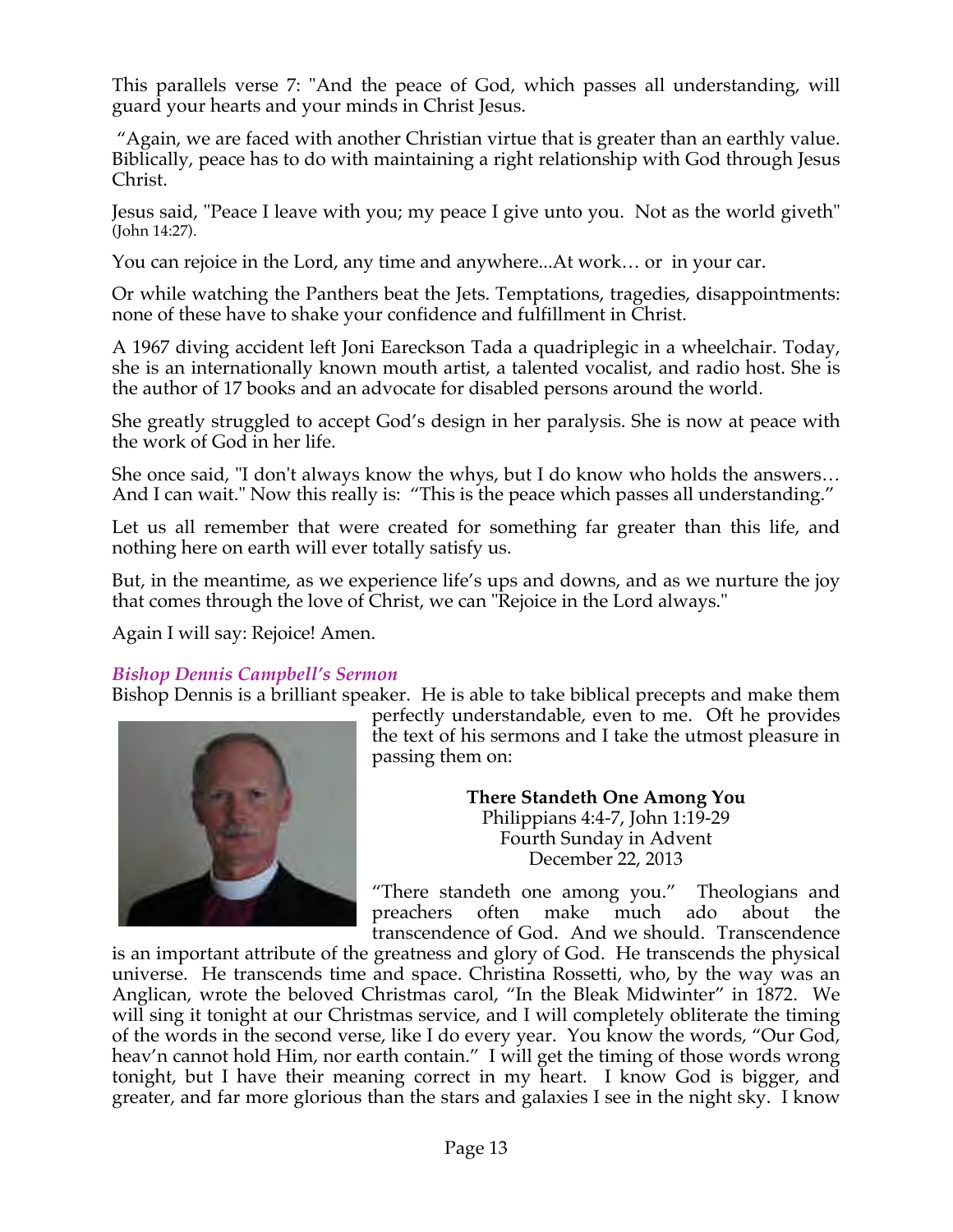the heavens cannot hold Him. He transcends all things.

But the Bible makes a great deal about another attribute of God. The Bible goes to great lengths to show that He is as immanent as He is transcendent. In other words, He is down here as much as He is out there. This point is made throughout the Bible. In the very first verse, God created the heavens and the earth. In the second verse, the Spirit of God moved upon the face of the waters. In Genesis 2 "God took the man and put him in Eden. In Genesis 3 Adam and Eve heard the voice of God walking in the garden, and in Genesis 3:9, "the Lord God called unto Adam. In other parts of the Old Testament the Lord speaks to Noah. God speaks to Abraham. God speaks to Moses. God speaks Joshua. The Lord calls Samuel. He speaks to the prophets, whose writings echo the refrain, "The word of the Lord came to me." He appears to Isaiah "sitting upon a throne, high and lifted up, and his train filled the temple." To Jeremiah He says, "Am I a God at hand… and not a God afar off?" He is telling Jeremiah He is here with us. He is "at hand."

The immanence of God is also one of the primary messages of the New Testament. Matthew 1 tells us Christ is God with us. John 1 tells us the word, who always was, always is, and always will be God, "was made flesh and dwelt among us." "Lo, I am with you alway, even unto the end of the world," Christ said to the Apostles. "Where two or three are gathered together in my name, there am I in the midst of them," Christ promised His Church. According to the Bible Christ dwells in us. We are His Temple. He has put His Spirit in us, the Holy Spirit, who is called the Spirit of Christ. This brings me to the words of the Gospel reading this morning, John 1:26, "there standeth one among you." The words were spoken by John the Baptist regarding Christ Jesus. John did not know exactly which man in the crowds he spoke to was the Christ. That had not been revealed to him yet. But he knew one thing about Christ; he knew He was here. He knew Christ was among them. He still is. Christ is among us. The point of all of this is to say we are never alone. God is with us, an ever present help and friend. "There standeth one among you" and that One is God with us. That is the first point of today's sermon.

For the second point we turn to the Epistle and read in Philippians 4:5, "the Lord is at hand." While it is certain that "at hand" refers, in part, to the return of Christ, the words also apply to Christ's continuing presence with His people. He is, as He said through Jeremiah, a God at hand and not a God afar off. But the point I want to emphasise here is found in verse 7; "the peace of God, which passeth all understanding shall keep your hearts and minds through Jesus Christ." This is the result of Christ being among us. This is the result of Christ dwelling in us. This is the result of us being in Christ.

There is no peace in this world. There is, at times, the appearance of peace, but it is always an illusion, for in such times the next big problem is advancing upon us. It may be war. It may be poverty. It may be illness. It may be family problems. It may be disillusionment. It may be disappointment. But something is coming at us, and it will shatter our illusion peace. That's why Jesus said the peace He gives is not like the peace the world gives. The peace Christ gives is as eternal and unbreakable as God Himself.

The peace of God is based upon His atoning sacrifice on the cross. It is based on the knowledge that Jesus died for our sin, and that all who believe in Him in Biblical faith are completely and eternally forgiven. His blood has washed away our sins. He has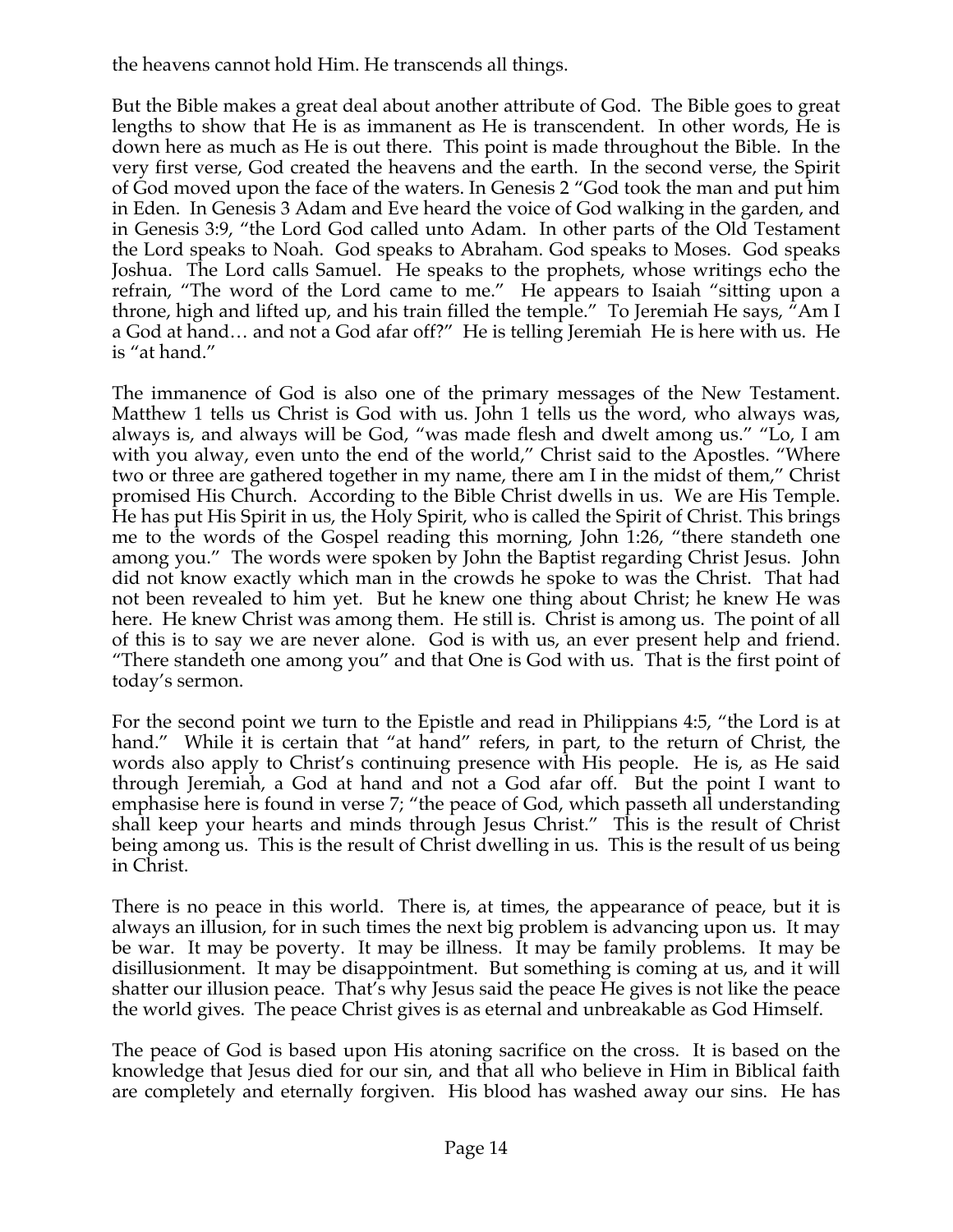removed them from us as far as the east is from the west. That means that when we stand before God on the other side of the grave, we will not tremble in the consuming wrath of God, we will give thanks in His consuming love.

The peace of God is based on the removal of the fear of death. Why do people fear death? Isn't it because we instinctively know we will face God? And don't we fear that meeting because we know we have sinned? In short, don't we fear death because we fear hell? But in Christ that fear is gone. The sting, the pain of death is gone. The grave is no victory for hell, it is the entrance to eternal life, and we can face it with assurance. That is peace.

The peace of God is based upon the knowledge that earthly troubles will pass, but Heaven is forever. We often hear the words, 'life is short." They are often followed by an exhortation, like, "use the good china," or "hug your wife and children." They are usually said with a smile, yet there is a sense of urgency in them. If life is short we should make every minute count. We should do what is important. I agree, and I add, seek God. Love the Lord thy God with all thy heart, soul, and mind.

The peace of God is not based upon getting the most out of life here and now. It is based on the knowledge that when earth is over, and all the treasures we have worked so hard to get, and all the pleasures we thought were so important, and all the troubles we thought were so huge and debilitating, will end soon. And one day, God's people will look back on them and wonder how we could have been so dominated by them because they will be absolutely insignificant in Heaven.

The peace of God is based upon the knowledge that God loves us and is working all things to our good, here and now. Life on earth, for the Christian, is like a preparatory school. It not the end or the goal; the be all end all. It is only a classroom to get us ready for Heaven. Knowing this we can trust God with life. We can put it all in His hands and accept what comes to us. We know that the troubles of life cannot separate us from God, and that all things work together for our good.

All of these things put a peace in our hearts the world can't take away. We can lose our homes. We can lose our cars. We can lose our health and our lives. But we can never lose God or the benefits of His love. That knowledge gives peace. Philippians 4:7 says it will keep your hearts and minds through Jesus Christ. Keep means to protect. The word projects the image of a strong and heavily armed guard standing watch over your soul. Who is this Guard? He is no mere man; nor even an angel. He is no less than Christ Jesus. He is the guardian of your soul. It is He who keeps you by His peace.

May His peace be with you.

-- +Dennis Campbell

Bishop, Anglican Orthodox Church Diocese of Virginia Rector, Holy Trinity Anglican Orthodox Church Powhatan, Virginia www.HolyTrinityAnglicanOrthodoxChurch.org www.lifeinthescriptures.blogspot.com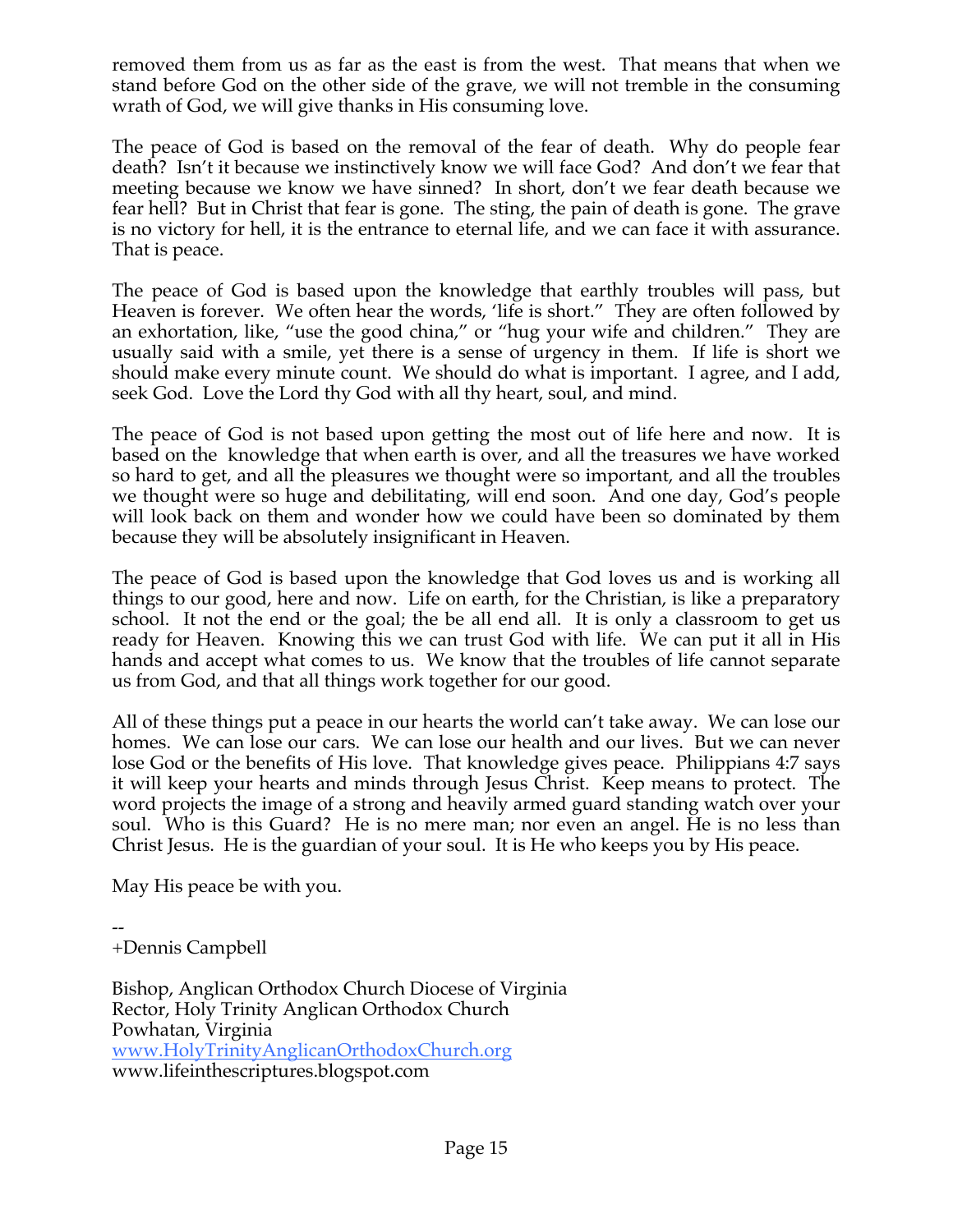## *Rev Bryan Dabney of Saint John's Sunday Sermon*

We are fortunate to have Bryan's Sunday Sermon. If you want people to come to The Truth, you have to speak the truth, expouse the truth and live the truth. This is really a good piece and I commend it to your careful reading.

#### **Fourth Sunday in Advent**

In I Thessalonians 1:1-10, Paul the apostle commended the Thessalonian brethren for their exemplary conduct in that they had turned to God from idols. The tenets of our faith dictate that having more than one God is sinful, and that worshiping graven images is forbidden. Just as Israel's covenant with the LORD specifically barred them from fashioning images for the purpose of worship, so we Christians must also abide by this restriction as well. Consider the following verses from Exodus, I am the LORD thy God... thou shalt have no other gods before me. Thou shalt not make unto thee any graven image... thou shalt not bow down thyself to them, nor serve them... (20:2a, 3-4a, 5a).

Consider also the words of the prophet Isaiah (44:9-10, 14-17) on this subject: They that make a graven image are all of them vanity... Who hath formed a god, or molten a graven image that is profitable for nothing?... He heweth him down cedars, and taketh the cypress and the oak... Then shall it be for a man to burn: for he will take thereof, and warm himself; yea, he kindleth it, and baked bread; yea, he maketh a god and worshippeth it; he maketh a graven image, and falleth down thereto. He burneth part thereof in the fire; with part thereof he eateth flesh; he roasteth roast, and is satisfied: yea, he warmeth himself, and saith Aha, I am warm, I have seen the fire: and the residue thereof he maketh a god, even his graven image: he falleth down unto it, and worshippeth it, and prayeth unto it, and saith, Deliver me; for thou are my god.

In his first epistle to the Corinthians (10:19-21), St. Paul equated idolatry with worthlessness, and paganism with demonism when he wrote, What say I then? that the idol is any thing, or that which is offered in sacrifice to idols is any thing? But I say, that the things which the Gentiles sacrifice, they sacrifice to devils, and not to God: and I would not that ye should have fellowship with devils. Ye cannot drink the cup of the Lord, and the cup of devils: ye cannot be partakers of the Lord's table, and the table of devils.... It should be noted that in the apostle's day, the prohibition against idolatry included the worship of the emperor as a living god. Thus the behavior for which the apostle applauded the Thessalonians— on account of their patent rejection of all idolatry in favor of the worship of the one, true and living God— can be juxtaposed to those of the Corinthian church who needed a reminder that they too must turn from worshipping idols.

Though initially rejected by early Christians in the first and second centuries, history tells us that by the fifth century idolatry was alive and well within the Church. Dr. Jesse Hurlbut once noted that, "while the triumph of Christianity resulted in much that was good, inevitably the alliance of the [Roman] state and the church also brought in its train many evils... As a result... we do not see Christianity transforming the world to its own ideal, but the world dominating the church (Story of the Christian Church pp. 62- 63) ."

And so the paganism of the Ancient World— which was thought displaced by the Christian Church— soon reappeared as a corporate member of it. The Rev. E.M. Bounds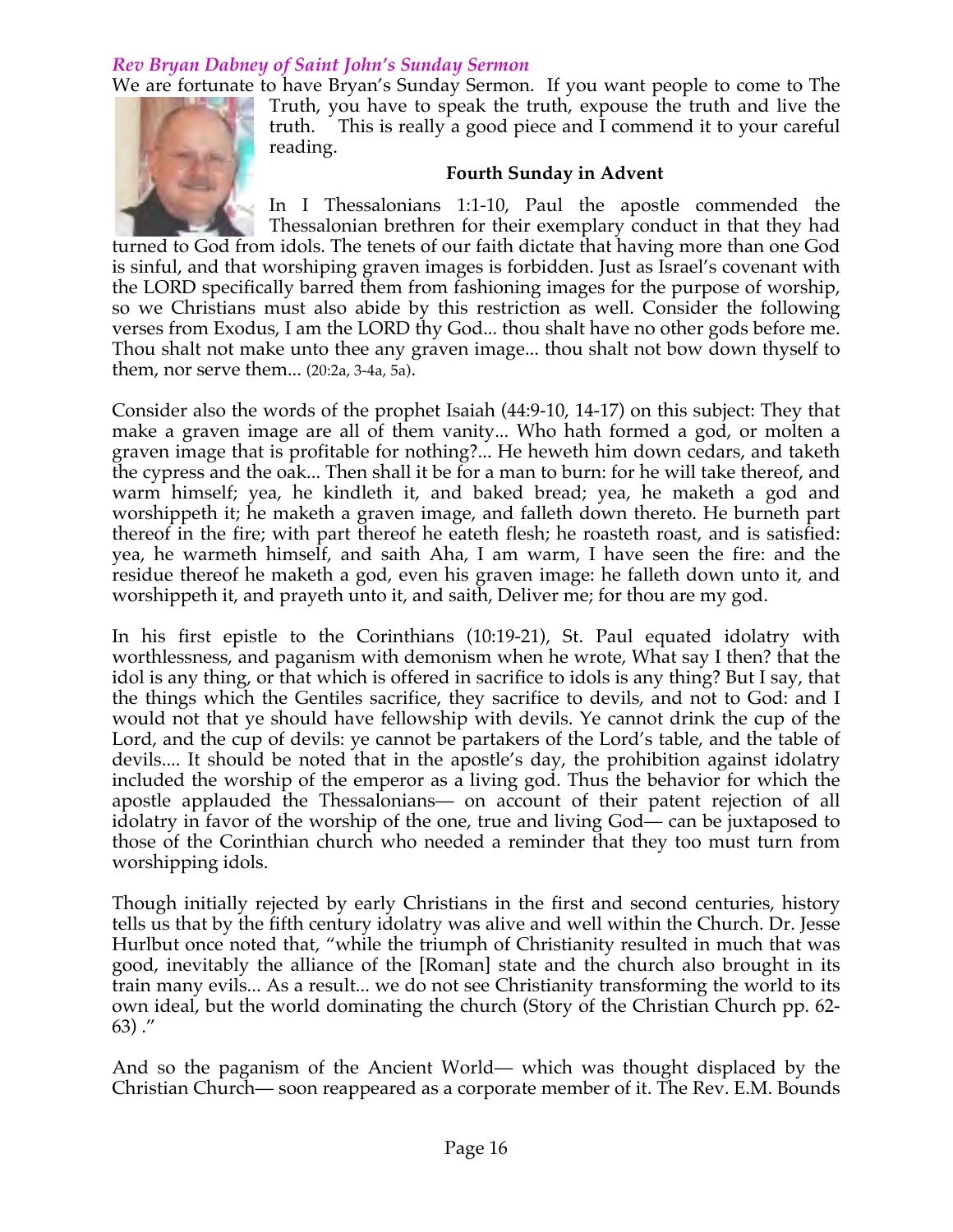once observed concerning this sort of behavior, "When the church itself, the bride of Christ, is seduced from her purity [by Satan], she degenerates into worldly ritualism... The Devil is a hydra-headed monster who is multifaceted in his plans and wisdom as well as in atrocities. His supreme effort is to gain control of the church, not to destroy its organization, but to pervert its divine purpose (Guide to Spiritual Warfare p.41-42)."

Now consider our adversary's handiwork within the fold Christ. In 431 AD, the Council of Ephesus officially gave the title of "Mother of God" to the Virgin Mary. This very title had once belonged to the goddess Cybele whom the Greeks called "Meter Theon" or "mother of the gods". It should be noted Ephesus was once the seat of worship for Diana, or Artemis, who was also a mother goddess. The Temple of Diana of Ephesus was one of the seven wonders of the Ancient World. Now while it is true that the council did not mean to convey a pagan understanding of Mary— only that she was the bearer of God in the flesh— still the irony of that event is inescapable. For in the very city where the apostle Paul (Acts 19:26), hath persuaded and turned away much people, saying that they be no gods, which are made with hands, a church council had unwittingly supplied future church leaders with the proverbial "green light" to advocate that very aspect of paganism which the apostle had so forthrightly condemned some four centuries before.

But there is more. Consider that one of the seven churches mentioned in the Book of Revelation (2:18-29) was the church at Thyatira which, as the Rev. Matthew Henry explained, "...allowed [a spirit of wicked teaching named Jezebel] to seduce the people of that city. [This spirit and its charges] attempted to draw the servants of God into fornication and to offer sacrifices to idols." The warning by our Lord of this coming acceptance of idolatry should have been "a fire bell in the night" as it ought to have stirred the faithful leadership of the church into action against this sort of behavior. Sadly, by the fifth century, there was not much interest in keeping pagan practices out of the church as very many within the body of Christ were merely unconverted pagans masking themselves as Christians.

In our contemporary world, idolatry has become more sophisticated. The widespread cults of personality in religion have taken center-stage in the hearts of the naive. Several popular pastors have put aside the notion of God's coming judgment for sin and the need for repentance in favor of a false universalism. They teach only about God's love and omit his desire for justice. Others lure their prey into their dairy stalls— which they call churches— to be milked of their hard earned wages, while at the same time feeding them a gospel devoid of the whole truth of God and rendering them fit for the slaughterhouse of Hell when they die. A growing number of these wolves in sheep's clothing are big promoters of the false gospel of prosperity: where God will make every true believer materially rich, and physically well in this life. And such carries with it the equally false notion that if you do not receive a blessing from God, then you do not possess the proper level of faith to deserve a blessing. Further, you likely did not provide these charlatans with sufficient funds which would entitle you to receive a blessing from God. What a kick in the teeth to an otherwise faithful believer who is struggling with financial or health problems. Imagine telling a person in those circumstances that they are not measuring up to God because they are ill, or in debt, or facing any number of difficulties. They might as well take the advice of Job's wife to, curse God and die (Job 2:9).

Then there are those outside of the church who hold up a variety of secular figures as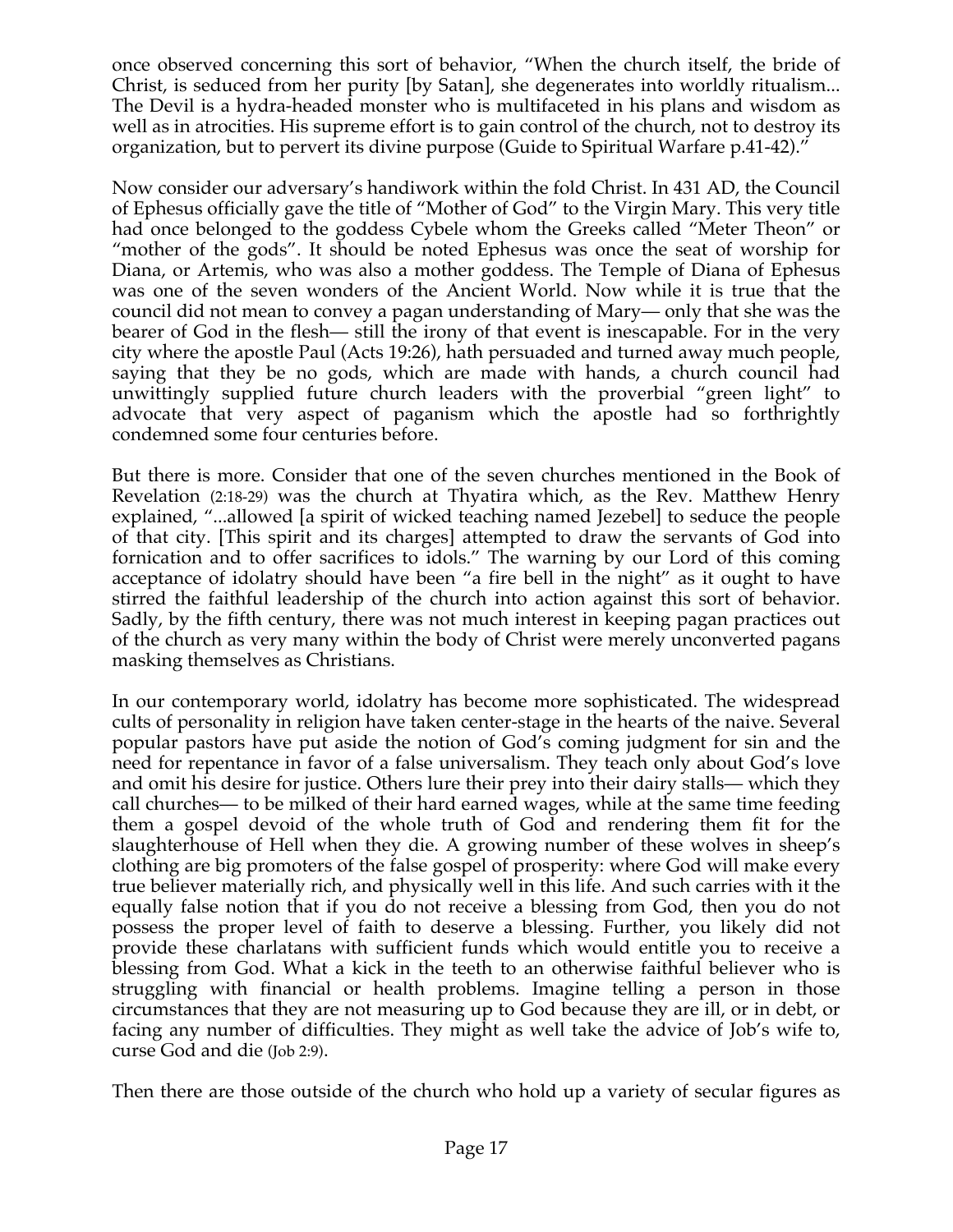their gods and goddesses. They hang on every word they say, and they buy their sponsored products as if they were talismans. The pagans of the Ancient World idolized the strong, the powerful, the outwardly beautiful and the rich, and nothing in man's character over the millennia has changed one iota. Modern idolaters also have their own temples much as the ancients had theirs. Consider any of the various domed stadiums and open-air coliseums where they cheer their demigods utilizing both the liturgical as well as the extemporaneous forms of praise. They have set up within their hearts votive altars for the objects of their worship. They even mark their bodies up with their signs and symbols which indicates not their mere support of those things, but of their ownership by them. In the future the Antichrist will require all who might buy or sell to possess his mark in their foreheads or in their right hand (Revelation 13:16-17). It seems the unregenerated are being prepped today for that future event. Indeed, all these things are ample evidence for their condemnation before a holy and righteous God should the unregenerate not repent and be forgiven of this terrible sin. For if one does take the mark of the Beast, there will be no repentance (Revelation 14:9-11).

But it would be erroneous to believe that such venues for idolatry are limited only to the secular realm, or to those of the various religious cults. Sadly, there are otherwise faithful Christians who have succumbed to a rather insidious form of idolatry which is in their midst, and yet is seemingly invisible to them. Their idols are found in the everincreasing number of "sanctinasiums" where the profane rhythms of the world are presented in a manner hardly distinguishable from a secular concert. Their idols are self-worship, self-glorification, and self- aggrandizement. They are all about feeling their faith; so if they do not feel something— if their senses are not motivated or tingled— then they believe they have not worshipped. But Christian worship is supposed to be about God, and not ourselves. We are supposed to come before God with reverence and holiness. We are supposed to come before him confessing our sins and seeking his pardon. We are supposed to come into his presence with thanksgiving and praise; not in clamor or in irreverence, but in all holiness. As the apostle Paul observed, But the fruit of the Spirit is love, joy, peace, longsuffering, gentleness, goodness, faith, meekness, temperance [self-control] against such there is no law. And they that are Christ's have crucified the flesh with the affections and lusts. If we live in the Spirit, let us also walk in the Spirit. Let us not be desirous of vain glory, provoking one another, envying one another (Galatians 5:22-26).

We Christians have a duty to witness to those who are as yet under the spell of false teachers, and to warn them to turn away from such persons. God has given us his word written for our edification that we might be recipients of his grace rather than subjects of his wrath, and we in turn are obliged to share that knowledge with others. The Bible tells us that we are to give worship to no person, thing or ideal other than the Godhead. We have been warned throughout the pages of Scripture that those who persist in vain worship will have their hearts darkened and their reservation confirmed in that eternal lake of fire where all who are estranged from God will have their final and everlasting abode.

Christians be warned! Flee from all idolatry. Flee from those churches who preach an acceptance of those things which will bring you into condemnation. Avoid the traditions of men both old and new that are in opposition to the expressed will of our gracious heavenly Father. Stick to the word of God and keep away from any thing, or any person that would be exalted above the Godhead, or would displace him in your heart and life. Be warned my brethren, stay away from idols!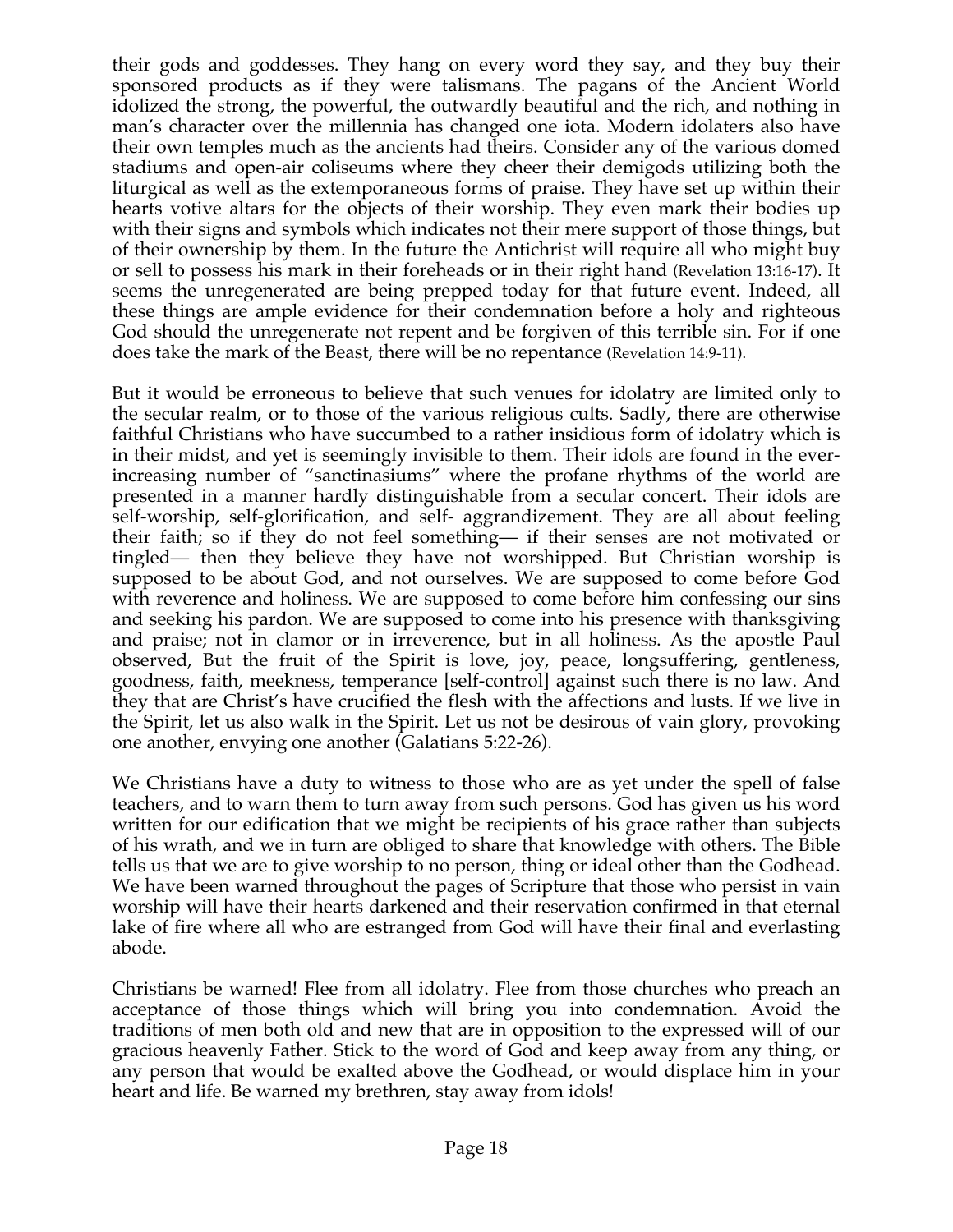Let us pray,

**ATHER**, instill in each of us a desire to read the scriptures, and to inwardly digest **FATHER**, instill in each of us a desire to read the scriptures, and to inwardly digest them; that in so doing, we will become better witnesses on your behalf; and this we ask in the name of thy Son our Saviour, Jesus Christ, our Lord. *Amen*.

Have a blessed week, Bryan+

## *After Church Hospitality*

Sadly, no after church snacks. The same story every week, is it not? The fact is that we are supposed to be on a low carb diet and there really aren't any low carb snacks that appeal to us. So, with no fatted dog nut in sight, we were out of luck! Please someone, between now and next Sunday invent some no-carb dog nuts.

After church goodies providers as currently signed up:

**Date Name** 29 December 2013 **Opportunity Available – First Sunday after Christmas**

## *People in our Prayers* - http://faithfulcenturionprayerteam.blogspot.com/

## **Why? Prayer is an extremely important activity.**

It is not that God knows not our needs, for He surely does. Yet, Jesus commanded us to ask God for those same needs. In addition to the obvious of asking God for help, offering thanksgiving and the like, prayer helps us focus our thoughts on how we might do God's work.

The Prayer Team of the Church of the Faithful Centurion was established to help our members and fellow Christians pray for those in need and to give thanks as well for the blessings we have been granted.

#### **Who can be on the list? Do I have to be a member of the Church of the Faithful Centurion to be prayed for?**

No! The only qualification to be on the list is that you want our prayer team to pray for you. We are Christians and are happy to pray for you, no matter who you are. If you want help from God, you are our kind of people.

#### **What is the commitment from the prayer team?**

Each member of the team will pray for the desired outcome at last once per day.

## **How do I get myself or someone else on the prayer list?**

You can email one of the prayer team leaders: Jack - jack@faithfulcenturion.org or Dru dru@ faithfulcenturion.org, or call the church office at (619) 659-3608 or fill out a prayer card at church.

#### **What should I ask for?**

Depends on what you want. Some people merely want God to be asked to heal their ills and be mentioned by their first name, others want a specific outcome and / or have more of their personal information known to the team. Ask for what you want. It is your desire and need for prayer the team is attempting to meet. For typical examples, see the list below.

## **Updating the Team**

If you are on our prayer list, or if you have submitted a person that you have asked us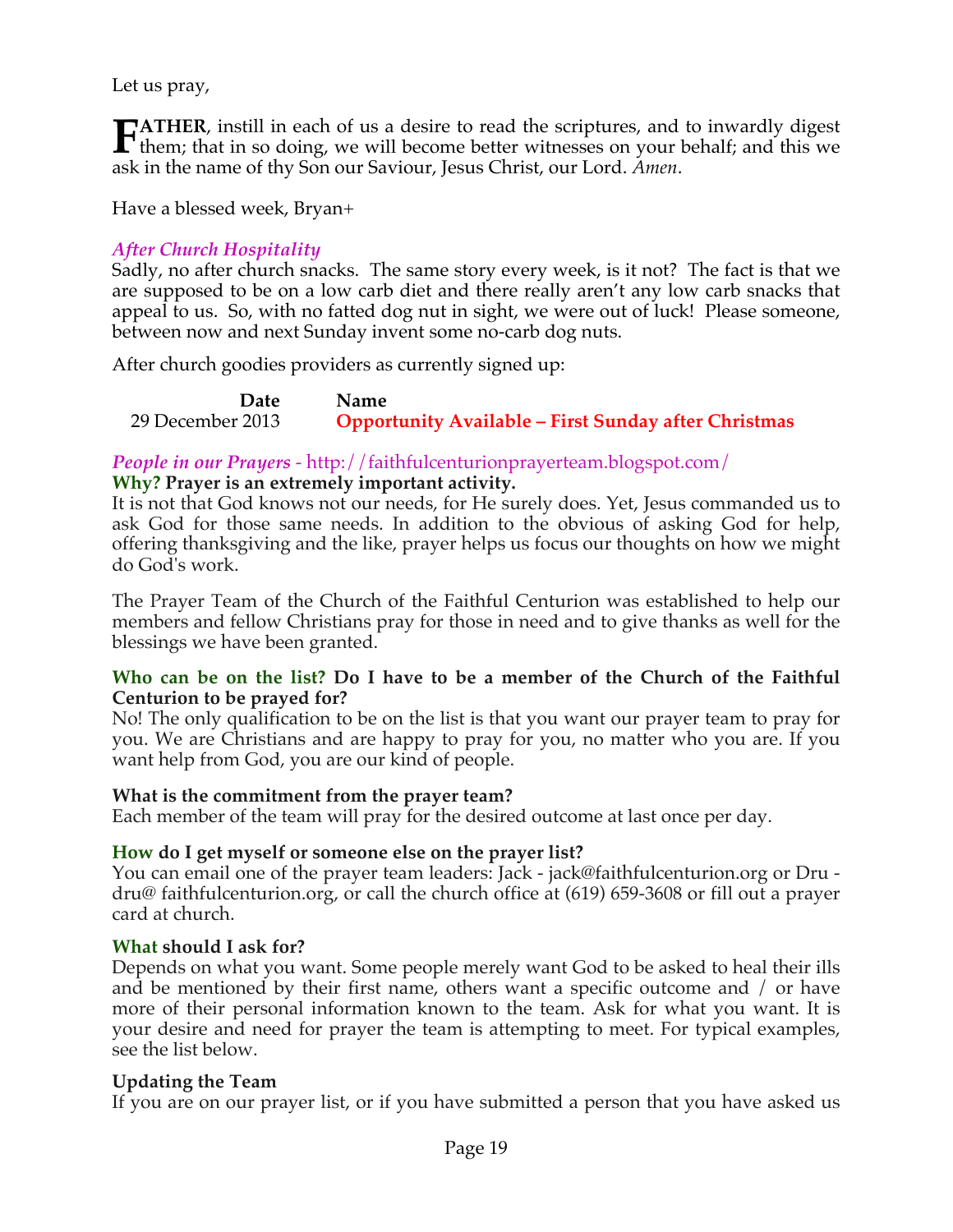to pray for, please update one of the team members or Hap in person, by telephone or email. It helps to be able to pray specifically for these individuals including their specific needs; plus if they get better, it is nice to give thanks!

Please note that on the yellow (maybe green or orange if you get an old one) cards at church, you can ask that those to be prayed for have their names disseminated to the prayer team. Those names will be said in church and appear here. Or, you can ask that their names and purpose be kept confidential, then only Hap will know to pray for them.

#### *Prayer List Notice – If you have someone on the prayer list and their needs have changed, please let us know. We'd like to update our prayers to reflect the need and most important to give thanks!*

#### *Marriage*

*Brian and Mel Smith* were married on 25 August 2013. Please pray that they might be brought together as one in God that their marriage might prosper.

## *Travel*

*No doubt many are on travel this week, but no one has asked for prayers*.

## *Birthday*

*Betsy Lane* celebrated her 87<sup>th</sup> Birthday on 16 December 2013.

## *Anniversary*

*Doug and Veronica Lambert celebrated their* 7<sup>th</sup> Anniversary on 22 September 2013.

## *Loss of Home*

*Sarah* who lost her home and all the contents when her house caught fire and burned to the ground near the end of January 2013. Her beloved dog was taken in the fire. Please pray for Sarah as she has many decisions at this time and help her to know Jesus will be with her to help to make the "crooked road straight."

## *Move*

- *Ryan Hopkins* has moved to Dillsburg, Pennsylvania, to study Dressage Riding through June 2015. Please pray for God's guidance in his life as he works and studies. Help him to see where God would like him to go from here and how he should get there.
- *The Thomas Family* is now in Okinawa for a second short tour. Please pray for this new

assignment to go well for Kurt and for Mary and the kids to make new friends. In particular pray that Kristyna and Mitchell will develop good friends and schoolmates there so as to further their development as both Christians and citizens. Give thanks the safe move and ask for continued good developments.

#### *Departed*

*Gracie Slaten* passed away on 12 December 2013, after a brief illness. Please give thanks for a peaceful transition from this world to home, as well as for the good she did while here on earth. Pray for comfort and strength for her family and friends who remain behind, in particular her sister Loretta.

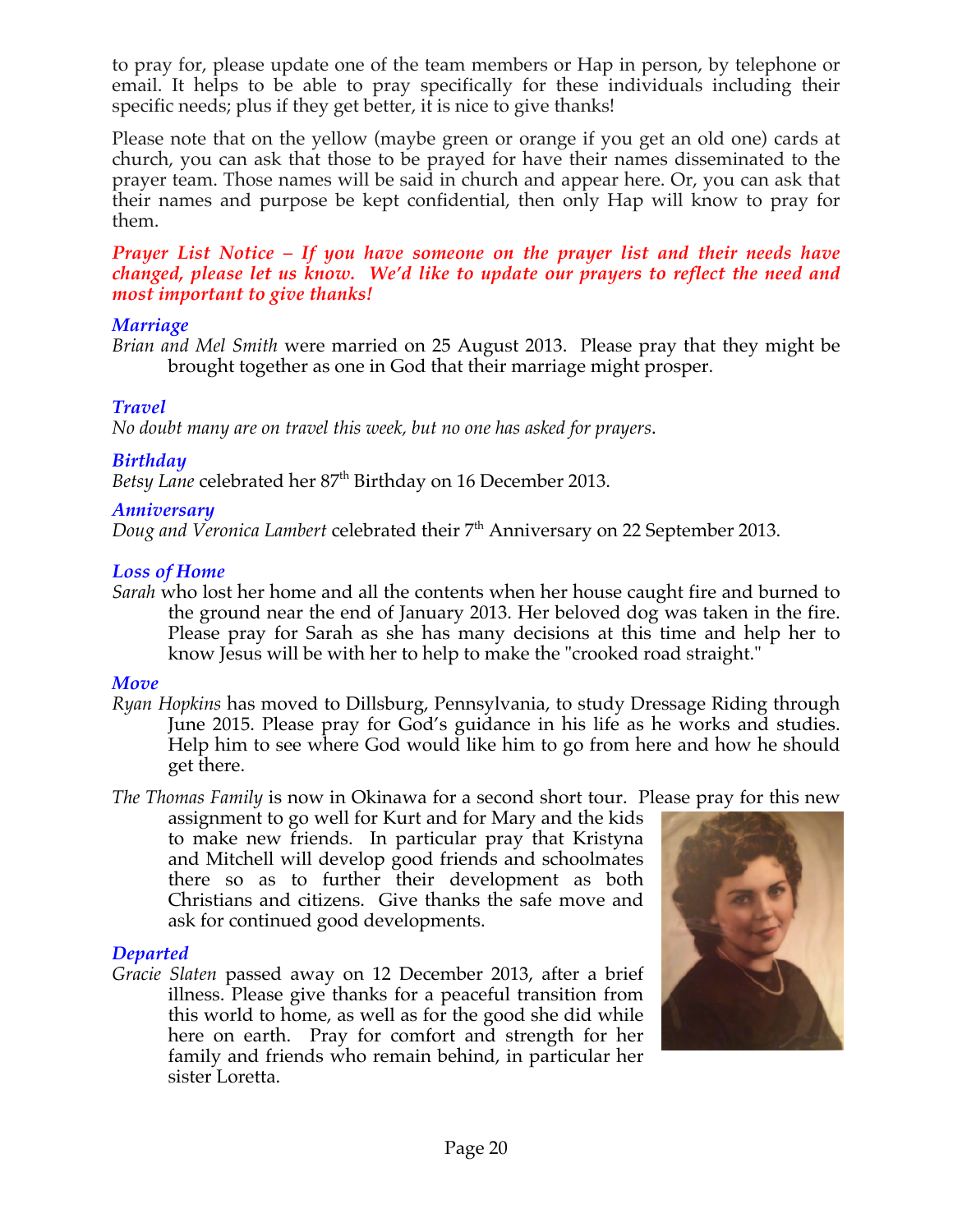*Esther Catherine Glah Wilson Whiddett*, the only daughter and last surviving child of Esther and Harry Glah passed away 5 November 2013, at 21:27 while resting peacefully. Please give thanks for a peaceful transition from this world to home, for trust in the Lord, a vision of things to come, as well as peace of mind for Esther and her family, in particular her son Mark and siblings Jolene, Ruthie, Connie and Joe. Please pray for her family and friends who remain behind.

## *Nearing the end of their time here on earth*

- *Saundra* is in ICU with congestive heart failure after a heart operation. She is aged and frail. Saundra is near the end of her time here on earth. Please pray for comfort, understanding, strength and guidance for Saundra and her family who will of necessity remain behind. Pray for the love of God to stay foremost in their hearts.
- *Polly* is in hospice care with dementia and spinal stenosis. Please pray for her as she prepares to go home to be with her family who have gone before her. Pray for the faith of her family to build and the transition to be good.

## *Homebound or Infirm*

- *Marian* has moved to a nursing home in Fresno where her niece Cathy can keep an eye on her and visit more often. She is weak and tires easily. Marian seems to not be interested in this world. Cathy would like her to stay with us and enjoy here time here on earth. Pray that the Holy Ghost might be able to enter into Marian's heart and bring light to her; pray also she might gain strength. Pray that Cathy might be given inspiration on how to help and the strength to do so.
- *Joan* has had serious medical problems that have kept her confined. On 26 September 2013, she took a fall and fall and after test and time in the hospital she does not have any broken bones. Please pray that in the weeks ahead her health will remain stable
- *Lou* has aspiration pneumonia. Please pray for the infection to be knocked down and for her continued recovery.
- *Frank* has been coping with various ailments from older age. He is in his 90s and it has been a difficult year. Pray he will find comfort in God, that those who provide care to him will pay attention to him, do their best and give him the love we all desire. Pray that the coming year will provide relief to him.
- *Norma, Sara's mother* is in a state of deteriorating health, both physically and mentally, with both dementia and Alzheimer's. She is slowly drifting away, though she still recognizes Sara and prayer gives her a sense of peace. Please pray for both Sara and her mother to put their cares and worries on God's shoulders so they can deal with the many problems involved.

## *In need of a miracle or understanding of God's Plan*

- Levi was cancer free for 4 years and just discovered he has kidney cancer. Levi has a great deal of faith and said whether he is healed or God takes him home he will be fine. Please pray for the medical team to pay attention and to their best and for a good outcome. Pray also that Levi and family will be able to put their worry on God's shoulders. In particular, please pray for pain relief; Levi is 22 years old.
- *Ray Daley* is a member of the Royal Canadian Legion and served his country during the Korean War era. Ray is taking chemotherapy treatments for cancer. Meanwhile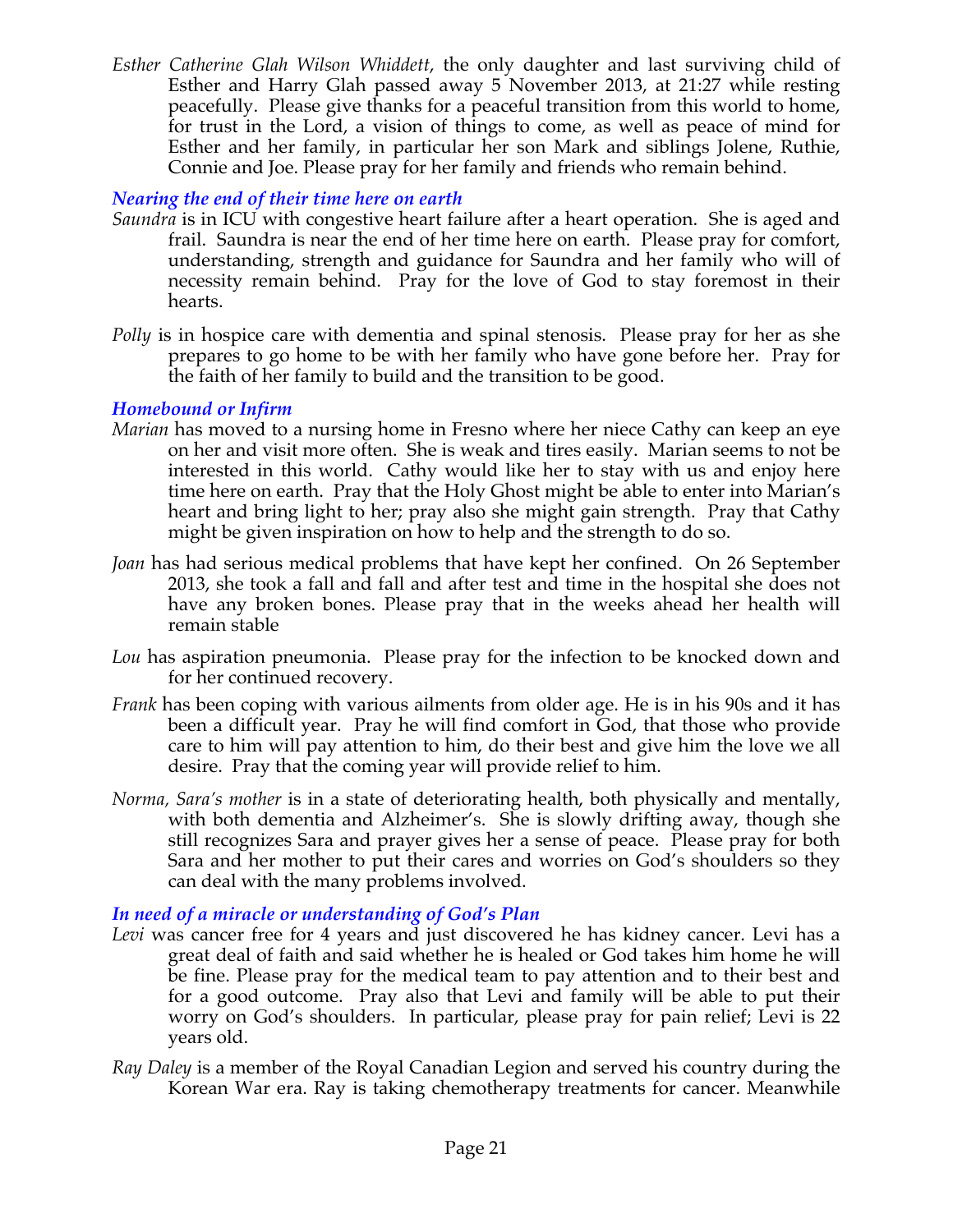his son Trevor is in the hospital in a coma and seems to have lost the will to live. As volunteer chaplain, I have been asked to visit this family and offer prayers and encouragement. Thanks for your prayers in advance*.*

- *Pat* has been under treatment for colon cancer for sometime. He has had major complications the last few days and your prayers will be appreciated by family and friends.
- *Sasha* a young lady with a husband and two children had diagnosed with breast cancer whose cells have spread. Sasha has completed radiation and it was very difficult on her. She has surgery sent for November and has they have discovered new tumors and the possibility of chemo again. She seems to be taking backward steps with her health. Her spirit is still strong and asks you continue to keep her in your prayers. Please pray for a miraculous remission; that her remaining time here on earth might be good. Help Sasha and her family, particularly her husband, put their trust in the Lord and let Him carry their worry. Sasha is grateful for all who pray for her and asks you continue to pray for her remaining time here on earth.
- *Dorothy* had pneumonia, on checking her lungs they found tumors which permeated the lung area. Further investigation found a primary site in the colon, with the lung being secondary. It would appear there is no viable treatment at this time. Please pray for a miraculous remission; that her remaining time here on earth might be good. Help Dorothy and her family put their trust in the Lord and let Him carry their worry.
- *Scott,* one of our Lord's ministers who collapsed a week ago and is in the ICU of a Medical Center since he had a pulmonary embolism, with a concurrent infection of several bacterial agents. He has stopped breathing on several occasions, and may have undergone brain damage. He currently is on DNR. Please pray for recovery so that he will continue to do his Lord's calling*.*
- *Becky* has fourth stage metastasized lung cancer and is not doing well with chemotherapy treatments. Please pray for Becky and her husband as they are together during this difficult time in their lives.
- *Larry Howes* suffered a fairly severe stroke. 4 December 2012, doctors replaced a valve in a shunt that had been put in about two weeks before, and Larry responded very well. He was able to go home.

Pray also for confidence in our Lord for Larry and his family. Larry needs a miracle, pray for one. Please.

- *Colleen* has been battling pancreatic cancer over the last year and it has now spread to one of her lungs. Please keep her and her family in your prayers.
- *Christine* has cancer of the colon, which spread to her liver; she is receiving chemotherapy and is having difficulty eating. Please pray for the medical team treating her to pay attention and do their very best; pray also for confidence in our Lord for Christine and her family.
- *Todd* and *Kenny* have both been fighting osteocarcinoma for over five years and have been told their time here on earth is nearing its end, absent a miracle from God. Both are ready to go home and leave the pain, but would like to stay. Please pray for them and their families.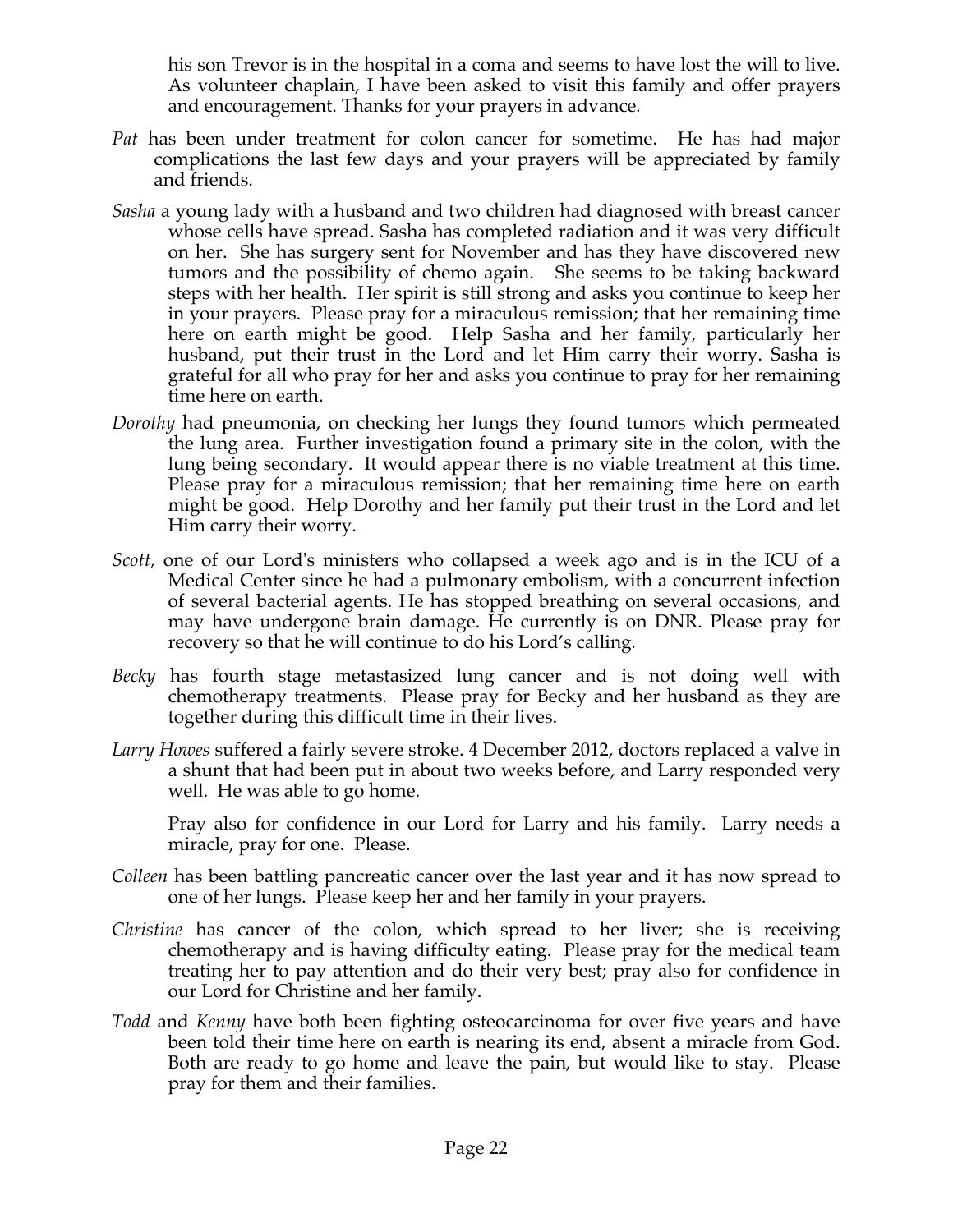## *Surgery*

- *Mario* has early-diagnosed prostate cancer and will have surgery this week. Let us offering thanks for this early diagnosis. Please pray for the surgical team to pay attention and to their best and for a good outcome. Pray also Mario and his family will be able to put their worry on God's shoulders.
- *Priscilla* was released from the hospital and is now walking and without pain. She is waiting for doctors to come from the USA and will then have an operation. Pricilla and her family thank you for your prayers. Please pray for the surgical team to pay attention and to their best and for a good outcome. Pray also Priscilla and her family will be able to put their worry on God's shoulders.
- *Dustin* who was injured in a work accident when stainless steel sheet metal fell on his right hand. His thumb was severely injured as some of the bones were crushed. Dustin will have surgery on Thursday 22 August 2013, to reconstruct and reset his thumb. They do not expect him to lose his thumb. Please pray for the surgical team to pay attention and to their best and for a good outcome. Pray also that Dustin and family will be able to put their worry on God's shoulders.
- *Jamil* was injured in a car accident. His nose was fractured and he will be operated on Thursday 22 August 2013.
- *John* will have a Vitrectomy; to address what seems a macular pucker, suck out some "gel" and thereby to marginally improve his vision in his left eye. This will be done on Friday 21 June 2013. He and his family will appreciate your prayers.
- *John* will undergo surgery on Friday 31 May 2013. It is anticipated he will spend an additional 10-12 days at the hospital and then 6 weeks in recovery at home. Please pray for the surgical team to pay attention and to their best and for a good outcome. Pray also that John and family will be able to put their worry on God's shoulders.
- *Dave Pressey*, a bishop with the Anglican Episcopal Church, one of our close fellow jurisdictions, had cataract surgery; his retina tore and he had emergency surgery on Memorial Day. He still has only very blurred in his eye and has headaches. Please pray for healing for his retina and for peace of mind for Dave and his family.
- *Eddie* has upcoming bladder surgery. Please pray for the surgical team to pay attention and to their best and for a good outcome. Pray also that Eddie and family will be able to put their worry on God's shoulders.

#### *Testing and Treatment*

- *Mark* had swelling and fluid buildup in his lungs. It appears things may be getting under control. He needs to use a Bi-Pap mask to breathe until his lungs clear and he hates it. Pray that he will be able to adapt so his lungs can clear. Please pray for peace of mind and trust in the Lord for Mark, as well as for his family, and for God's guidance for the medical people treating him that they might find the best course of treatment.
- *Erica* has a non-malignant Brain Tumor. The tumor is growing and she is scheduled for an operation in January. Please keep her and her family in your prayers.
- *Penny's Mom* is having an MRI on 18 November 2013, to explore a knot in her upper leg that appeared after a procedure last week. An MRI gives her stress and claustrophobia and your prayers will be appreciated.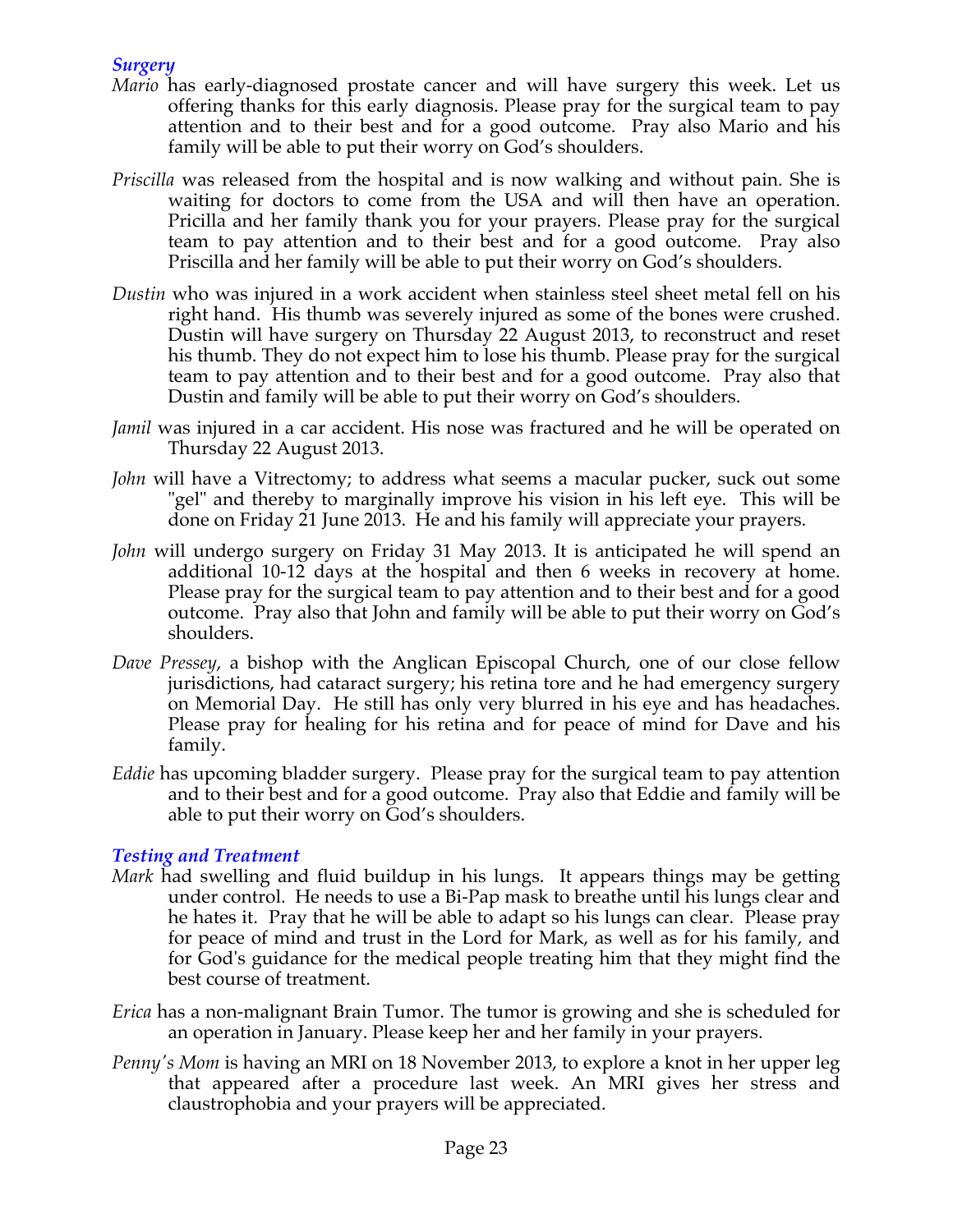- *Brenda* is in the hospital because of bleeding on her brain. Please pray for peace of mind and trust in the Lord for Brenda, as well as for her family, and for God's guidance for the medical people treating her that they might find the best course of treatment.
- *Traci* underwent her one year endoscopy on Friday 15 November 2013. Tracy did well on 18 November 2013, with second endoscopy. Both biopsies the doctors feel will be alright. One more to go next week is a mammogram. She and her family will appreciate it if you will continue her in prayer.
- *Mackenzie* is a young girl with leukemia. Please pray for peace of mind and trust in the Lord for Mackenzie, as well as for her family, and for God's guidance for the medical people treating her that they might find the best course of treatment.
- *Anita* was operated on for an Adenoid Cystic Carcinoma tumors and has been in remission for sometime. After a biopsy of her left lung, three nodules were located in one lung and two in the other. She and her husband are traveling a long distance on 25 September 2013, with hopes of being admitted to a research study at a major hospital for Genome Mapping of Adenoid Cystic Carcinoma. Furthermore, Anita is scheduled for surgery on 30 September 2013. Please keep Anita and her family in prayer as they travel tomorrow and the week ahead.
- *Mack* has had diabetes most of his adult life. Circulation in his legs is very bad and doctors are considering amputation. Please pray his medication will help and he will not face amputation. Please pray for peace of mind and trust in the Lord for Mack and for God's guidance for the medical people treating him that they might find the best course of treatment.
- *Michael* has been diagnosed with lung cancer recently after making it through gastro intestinal cancer last year. Please pray for peace of mind and trust in the Lord for Michael and his wife Gayle; as well as for God's guidance for the medical people treating him that they might find the best course of treatment.
- *Ken Strauch* has been tired and is anemic, he had a colonoscopy which found a pair of polyps which were removed and are being tested. Just for good measure they found he has a hiatal hernia with ulcers, basically part of his stomach is pushed up into his esophagus and is bleeding from there. Sounds there may be surgery involved. Please pray for peace of mind and trust in the Lord for Ken and for God's guidance for the medical people treating him that they might find the best course of treatment.
- *Adriano* is in the hospital due to high sugar and high blood pressure. He is very weak and will appreciate your prayers.
- *Heather* recently found out she has cancer. Please pray for peace of mind for her and for the medical team treating her will be guided to the right solution.
- *Jim* has had an aneurism and blood clots. Pray that healing will come.
- *Bob* has experienced several Transient Ischemic Attacks<sup>2</sup> (TIA) recently. Please pray for peace of mind and trust in the Lord for Bob and for God's guidance for the

 $2^2$  A transient ischemic attack (TIA) is a transient episode of neurologic dysfunction caused by ischemia (loss of blood flow) – either focal brain, spinal cord or retinal – without acute infarction (tissue death).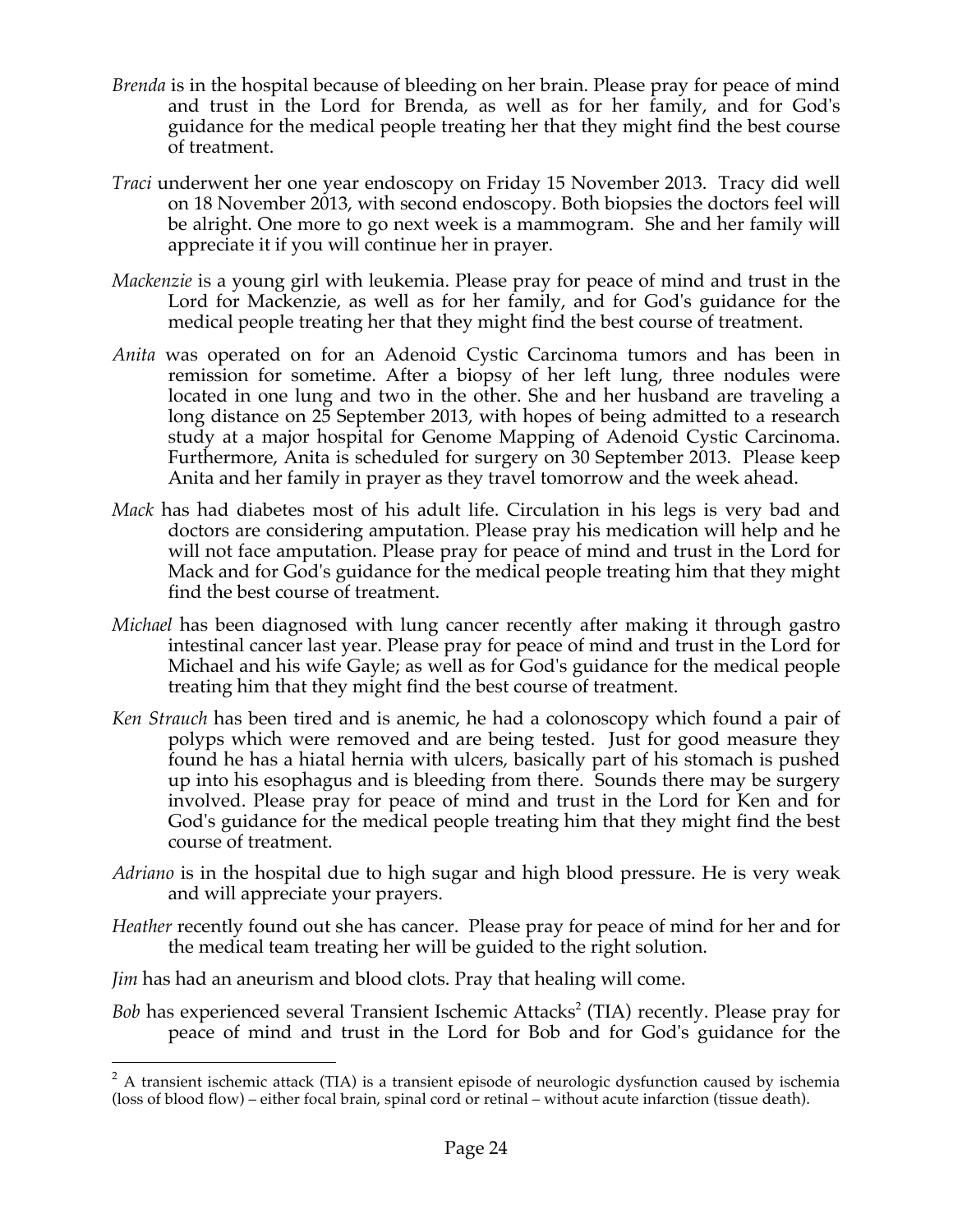medical people treating him that they might find out the source of the problem and best course of treatment.

- *Laurie* has been ill for two years and was admitted to the Emergency Room the night of 23 July 2013, for dehydration. She received a CAT scan, which turned up a spot on her lung. Laurie is an oncology nurse and fears the worst. She has had numerous tests and the Physicians think it would be too risky to operate. Some other problems have been discovered and it is hopeful that new medicine will give her healing. Please continue Laurie in Prayer. Please pray for peace of mind for Laurie and for God's guidance for the medical people treating her that they might find out the source of the problem and best course of treatment
- *Mark Wilson* was hospitalized with stomach problems. They turned out to be a set of very bad ulcers, for which he is grateful as they are eminently treatable. He is out of the hospital and recovering. Please give thanks for the good result and pray he will be able to follow the medical advice.
- *Georgia* has liver and pancreatic cancer. The doctors are evaluating whether to do surgery and how to tackle the disease. Georgia is a faithful Christian and she will appreciate your prayers. Pray for God's guidance for the medical people treating her that they might find out the source of the problem and best course of treatment. Pray also for peace of mind and trust in God for Georgia and her family.
- *Lana's* doctor found something on her lymph nodes and ovaries. Pray for God's guidance for the medical people treating her that they might find out the source of the problem and best course of treatment. Pray also for peace of mind and trust in God for Lana and her family.
- *Sarah* wife of Rev Geordie (AOC UK) has been treating for ovarian cancer. The chemotherapy drugs she haw been taking do not seem to be reducing the cancer cells the way it was hoped. She is going to stop taking them until January 2014; when they will start with new drugs. It is hoped that will shock the cancer into remission. In the meantime, she will be taking Avocet should keep the cells from increasing or multiplying. She will continue building fluid in her abdominal area which will have to be drained. This is turning into a lifetime of treatment kind of thing, rather than a one shot deal. This has been a difficult surprise for Sarah, but she is adjusting very well with God's help. There are a number of drug combinations to try, but she has a hard road ahead. Please pray this new plan for chemotherapy will work and Sarah can tolerate the treatment. Sarah and Geordie both trust all will work out in the end and ask God's help for the interim. They ask He guide them and the medical team treating Sarah and that the team pay attention and do their very best. They both ask you pray they will be able to let God carry all their worry.

#### *Healing*

*Brian* finished the chemotherapy and final radiation treatment for his upper lung and

TIAs have the same underlying cause as strokes: a disruption of cerebral blood flow (CBF), and are frequently referred to as mini-strokes. TIAs and strokes cause the same symptoms, such as contralateral paralysis (opposite side of body from affected brain hemisphere) or sudden weakness or numbness. A TIA may cause sudden dimming or loss of vision (amaurosis fugax), aphasia, slurred speech (dysarthria) and mental confusion. But unlike a stroke, the symptoms of a TIA can resolve within a few minutes or 24 hours. Brain injury may still occur in a TIA lasting only a few minutes. Having a TIA is a risk factor for eventually having a stroke or a silent stroke.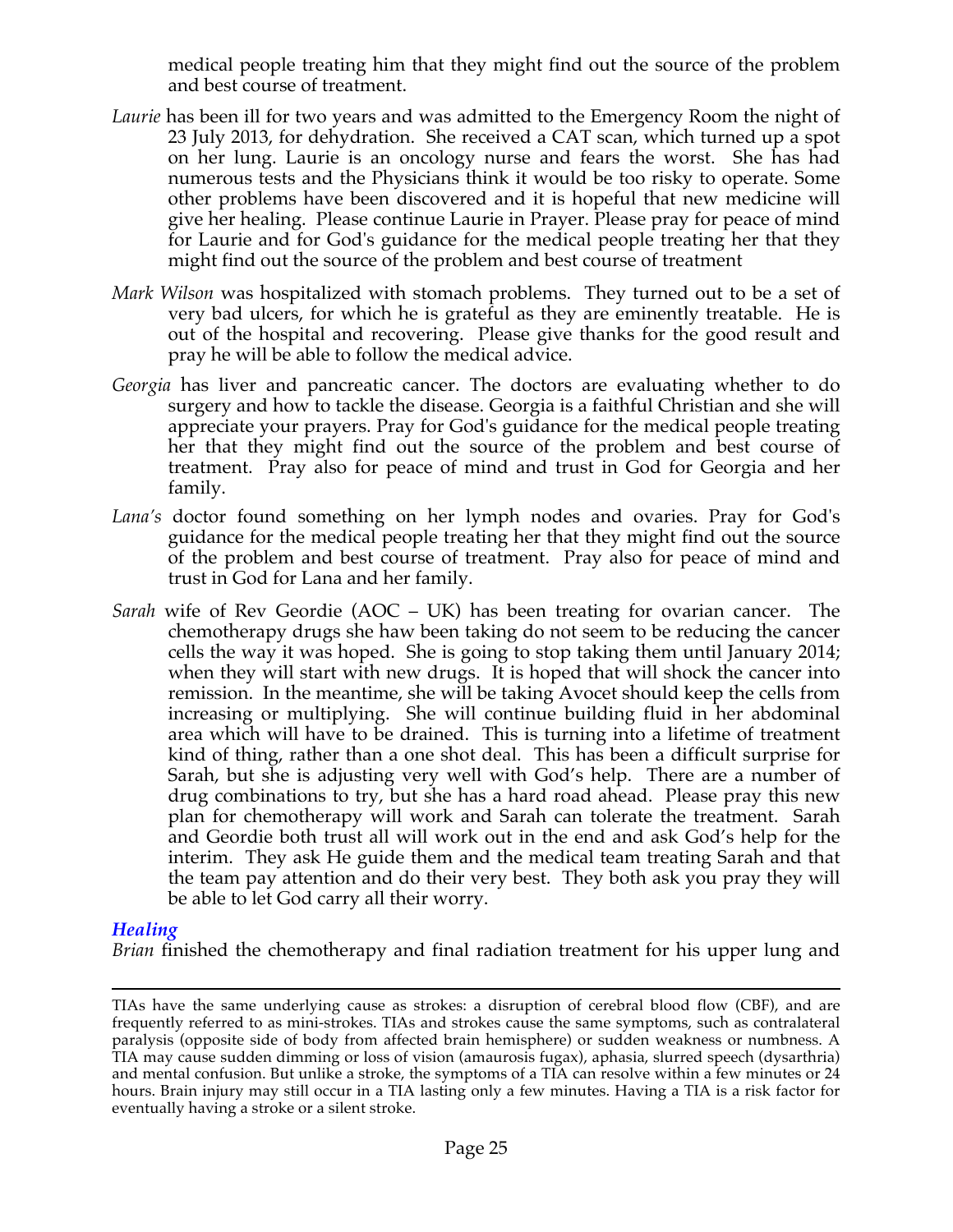bronchial area cancer. A biopsy and CAT Scan the week of 9 September 2013, turned out to be a re-occurrence of the cancer in a slightly different location. He cannot have any more radiation, but is on a course of a different chemotherapy, one week on, three weeks off and repeat. He made it through the fifth week of treatment, one on, two off; Brian asks we pray for strength to undergo the new process. He is weak and tired; his spirit remains high. Please also pray Brian will rest and not over extend himself. Please pray for peace of mind and trust in God for Brian and his new wife Mel, so he can rest and gain strength; pray for the medical team treating him to continue to pay close attention and do their very best; pray also he can quit smoking NOW.

- *Mary Thornell* had surgery on 30 October 2013, at the Riverside Community Hospital to remove a huge mass along with about ½ her colon and part of her lower bowel. The masses appear to have been malignant, so that will have to be taken into account. She went home, then an infection set in and she was readmitted to excise the infected area and should be going home in the next day or so. There is a lot of treatment and recovery ahead. She is home now where she can rest and gain strength, so that is wonderful. Pray for strength and guidance for Mary as she works hard at recovery. Pray for peace of mind for Mary and her husband Jim, as well as daughter Janice and son Jimmy, she begins her recovery. Please pray also for a full and rapid recovery.
- *Luis Martinez* had a heart attack on 1 November 2013. It appears there may be valve or blockage issues, so they ask that you pray for guidance for the medical team treating him. Please pray for proper treatment, full recovery and peace of mind for Luis, as well as for trust in the Lord for him and his wife Selma, and the rest of the family.
- *Alwin Jack* has had a stroke and recently has had a relapse. Please pray for those who treat Alwin that they might chose the best possible treatment and pray for peace of mind for Alwin during the recovery phase.
- *Jere Wolf*, Melanie Zimmer's dad had bacterial pneumonia, which him to go into congestive heart failure. An echocardiogram indicates his aortic valve is narrowed and needs replaced as they say a 1mm narrowing is cause for replacement and he is at 8mm and if it does not get replaced (in California) the vicious cycle of congestive heart failure (CHF) will repeat itself. The doctor also said that the CHF could have made it look as though he had a heart attack, but they think he just went into CHF. His heart function is at 30% down 10% from a few months back. An ultrasound of his remaining kidney shows a cyst. The greatest news is that all the doctors agree that he can fly home, as at first they were saying we would need to drive back and with the stops needed to prevent blood clots it would have taken at least 6 days so the news is good. Thanks again for sharing your prayers with us.
- *Sylvia Lee,* Sandra Lee's mother, had been suffering from undiagnosed kidney failure; doctors finally figured out what the problem was and offered her "hospice care", a second opinion suggested dialysis. She is now on dialysis. Please pray for strength and vitality to return to her and for peace of mind for Sylvia and her family, as well as their continued faith and in God as the Great Physician. They pray for help to listen to God's voice and guidance through this journey together.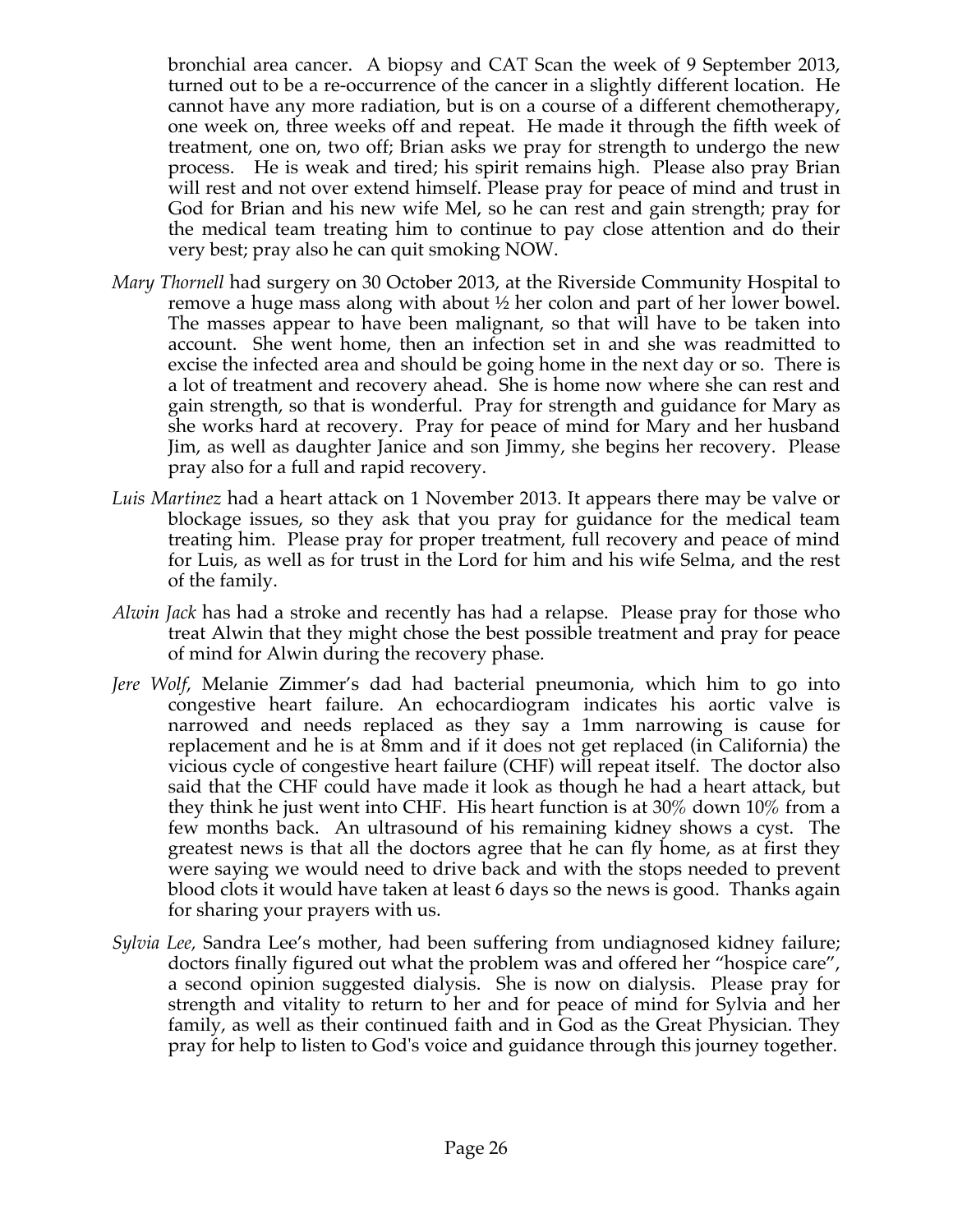- *Carolyn* has Multiple Sclerosis with complications. Pray Carolyn and her children will be close to our Lord Jesus Christ as they and family members help to ease the problems.
- *Jeong* was in an auto accident and sustained a serious back injury. Please pray for a full and rapid recovery.
- *Dale* was hospitalized Sunday 25 August 2013, after a heart attack. Please pray for guidance for the medical team treating him and for peace of mind for Dale and his family.
- *Gil Garcia* developed a bed sore which precludes sitting and is now confined to his bed. Gil has very smooth and delicate skin, please pray for a rapid healing of the sore so he can get out of bed and move around in his chair. Gil spent almost a year in the hospital the last time this happened. His faith and his attitude are almost beyond belief, he is an example to us all. But, we pray this time he will heal quickly. Pray also for his lovely wife Mary who takes care of him. Pray for both of them also for strength to deal with the loss of their son Bernie.
- *Bill* had malignant growth removed from a lip last month and seems to be experiencing a re-growth of the cancer. He asks your prayer for the medical team treating him and for peace of mind for himself.
- *Sarah* was in remission but it has appeared again and she will begin chemo again..
- *Hank* has osteoporosis, which has caused him a great deal of pain and inconvenience in the past few years. Pray for his healing and that his medical bills will be met.
- *Evelyn is* an elderly woman who has had problems with her eyes and is now blind. It appears some sight will return shortly, pray for that to happen!
- *Joanne* has begun kidney dialysis as a result of kidney failure due to extensive chemotherapy. Additionally she cares for an adopted drug addicted baby who is now nine years old. Please pray for her to keep her faith, to let the Lord carry her worry and concern and to give her strength. Pray also for those treating her that they might pay attention and do their best.
- *Mr. N. Anand* is in the hospital and is seriously ill. He is being encouraged to pray for repentance of his sins and to depend upon our dependable God for a cure and recovery of his health. Pray that he will be a strong witness for Christ.
- *Jacob* has been going through some dental procedures and has some pain and aggravation with the numbness. Please pray for comfort and strength for him, as well as for guidance for the medical team treating him that they might pay attention and do their best.
- *Jean* fell and broke her ankle in three places. She will be in the hospital for rehabilitation for the next 6 weeks. Please pray for comfort and strength for her, as well as for guidance for the medical team treating her that they might pay attention and do their best.
- *Bud and his wife* for their continued welfare and enthusiasm. Bud has been advised of an aneurism in his heart of a size not mandating immediate surgery. This comes at a time when he has sole care of his wife who recently broke two vertebrae and thereafter sustained pneumonia.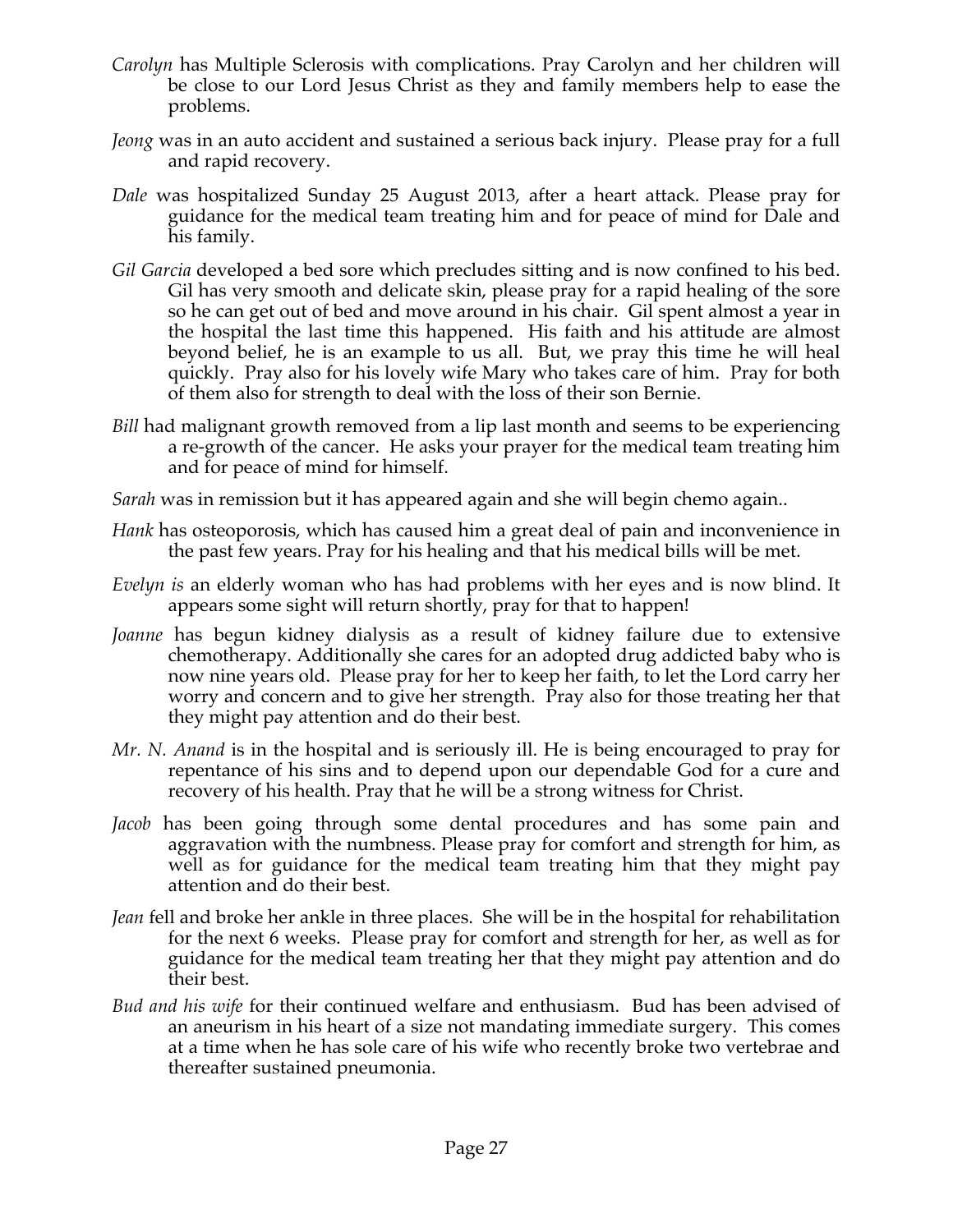- *Virginia* has Sinus and Allergy problems giving her severe problems. Pray that the Doctor will discover why it continues and find a cure.
- *Steve Thornell* had a brain aneurysm which was found before it burst. He is home from the hospital and working hard on recovery. He lacks energy from seven days in the hospital. His doctor told him he has to make serious life changes. One of the two main arteries in the back of the head is now completely closed. He must take blood thinners, he has thick blood and recent chemotherapy made it worse. Steve has always operated at 110 percent, he needs help to slow down. Please pray for trust in the Lord and a full and rapid recovery. Pray for peace of mind for Steve and his family.
- *Arlen* is receiving treatment for lung cancer and recently experienced a ruptured colon during treatment. She is alone in Oregon but does have a friend who has traveled a great distance to be at her side. Please pray for guidance for the medical team treating her and for strength and trust for Arlen.
- *Oscar* discovered some time ago he had blood clots in his leg and lung. He has been treated for them and has not been cured. He now will be facing surgery. Please keep him in your prayers.
- *Angela* had an ischemic stroke (clot). Please pray for guidance for the medical team treating her and for strength and trust for Angela. Please pray also that she and her family might put their worries on our Lord's back so she can work hard towards recovery.
- *Nora* had a stroke mid February 2013. Please pray for guidance for the medical team treating her and for strength and trust for Nora. Please pray also that she and her family might put their worries on our Lord's back so she can work hard towards recovery.
- *Linda* has been hospitalized for several days with a gastrointestinal problem. Please pray for guidance for the medical team treating her and for strength and trust for Linda.
- *Dester* is suffering from unknown skin and diseases. Please guide the medical team treating him to find out what the problem is and cure it. Pray also for Dester to trust in the Lord.
- *Lee* has Arterial Fibrillation; the medical people are not sure how to help her. Please pray for guidance for the team treating her and for Lee and her family to make the right decisions regarding treatment..
- *Nell* recently adopted two children and has just been diagnosed with multiple myeloma.
- *Sarah* is recovering from a stroke, but fell and broke bones. Please pray for her peace of mind and rapid and full recovery. Pray for trust in God for her and her family.
- *Mary Lou* has been suffering with seizures. She was in the hospital with a 24 hour monitor and is being sent home from the hospital with two medications and orders to return in 2 months for another MRI to review whatever is going on in her brain. Please pray for guidance for the medical people treating her, as well as peace of mind and trust in God for her and her family.
- *Kathleen* has spent the last two weeks in the hospital. She has been diagnosed with colitis, shingles and possibly colon cancer. Pray she will be comfortable and begin to heal.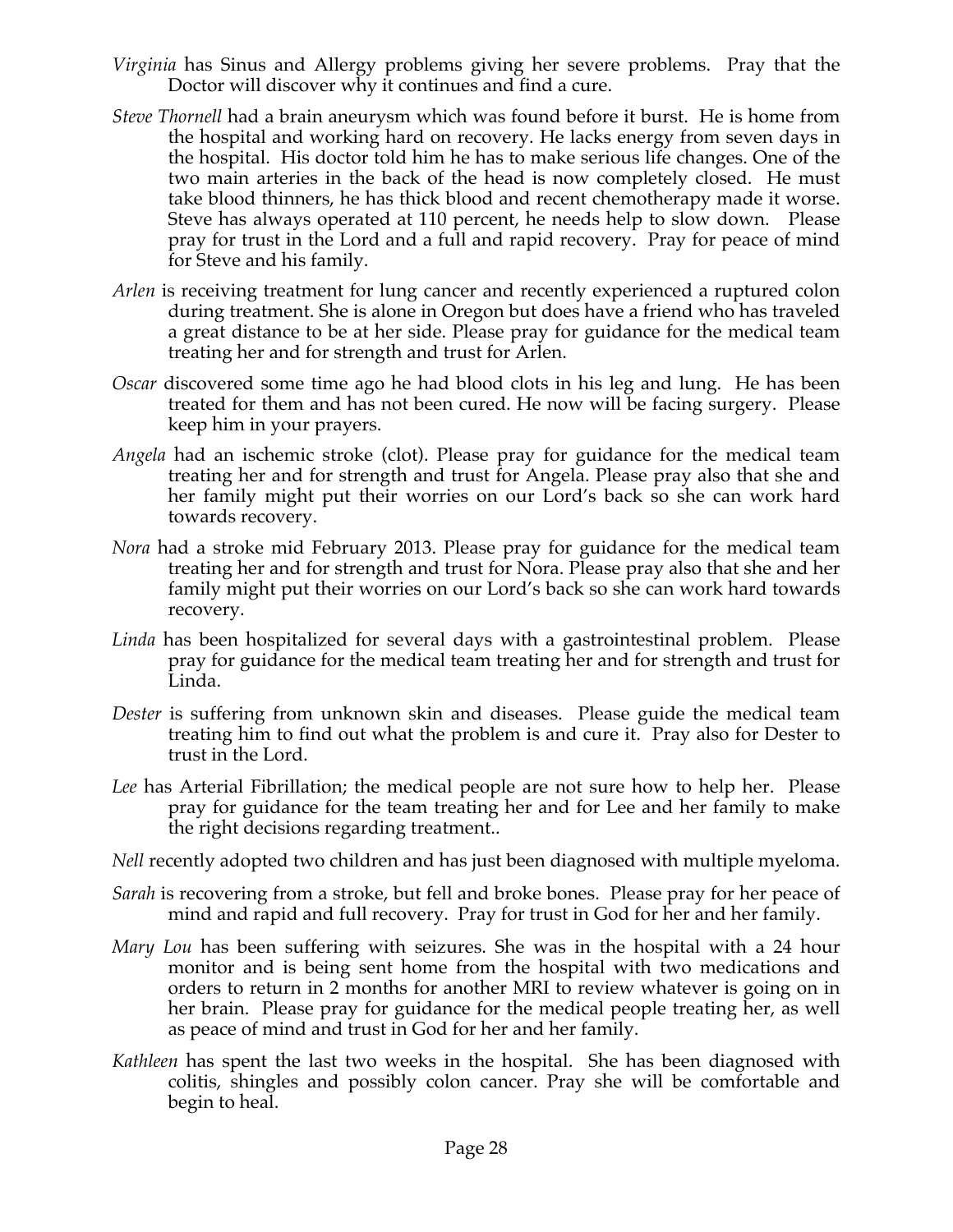- *Rachel* has Mitochondrial Myopathy. This is a hereditary disease of the muscles and they do not have a cure for it. Part of her pain is her family does not believe she is indeed ill, as she appears to be just fine. Please pray her family will learn the truth and be supportive of her; pray also the medical people treating her will find the right measures to minimize the disease. Most particularly pray for Rachel's trust in God.
- *Nicolas* is in the hospital with serious symptoms of a heart disorder. Please pray for peace of mind for him and guidance for the medical team looking for the cause and cure.
- *Mrs. Baek* an elderly women fell and injured her spine. Doctors cannot repair the spinal injury due to her age. She fell again the morning of 12 December 2012, breaking her collar bone which is also untreatable. Mrs. Baek is in severe pain and will appreciate your prayers.
- *Juanita* is a young girl who was in a coma because of a blood disease. She has not come out and is gaining strength. They are awaiting results from blood samples. Her family thanks you for your prayers and asks that you continue.
- *Barbara* had a accident while cooking and the pressure cooker blew up in her face, causing second and third degree burns over her face and upper body. Because of this she has incurred kidney problems and may need a transplant.
- *George* had foot surgery. Please give thanks for the surgery and pray for a full and rapid recovery.
- *Nellie* is in the emergency room of a hospital in a great deal of pain. Please pray for peace of mind for her and guidance for the medical team looking for the cause and cure.
- *Lauralee Meade* underwent a lumpectomy on Friday after Thanksgiving. A further anomaly has been discovered and she had additional preventative radiation treatment. Please pray for a complete remission of the cancer. Pray also Lauralee will maintain her great attitude and trust in God.
- *Kevin Gerhart* discovered cancer on his neck. He underwent radiation and chemotherapy. Please pray for the medical team treating Kevin that they might pay attention, do their very best and find the source; that the treatment might be successful and he might live a long and healthy life to His honor and glory. Pray also for trust in God and peace of mind for Kevin, his wife and family.
- *Bill, Sara's husband,* had a third abdominal surgery on 22 November 2011, to remove a tumor. Bill is doing better keeping the doctor's instructions, for which we are all grateful, including taking chemotherapy once a day for two more years. He has radically decreased the consumption of alcohol and eating at least mostly properly. Please pray for help for him to continue do all this. Please pray also that Bill might turn his heart outward to help those around him, as well as live a long and healthy life to the honor and glory of God. Pray also for peace of mind for Bill and his wife Sara.
- *Kay Denton* (Mrs. Kay) has had a chest infection, perhaps viral, but seems to be getting better. She actually sent an iMessage last week, but did not hang around for a response a minute later! Please pray for continued peace of mind for Mrs. Kay and her family. Give thanks for her trust in the Lord and her positive attitude.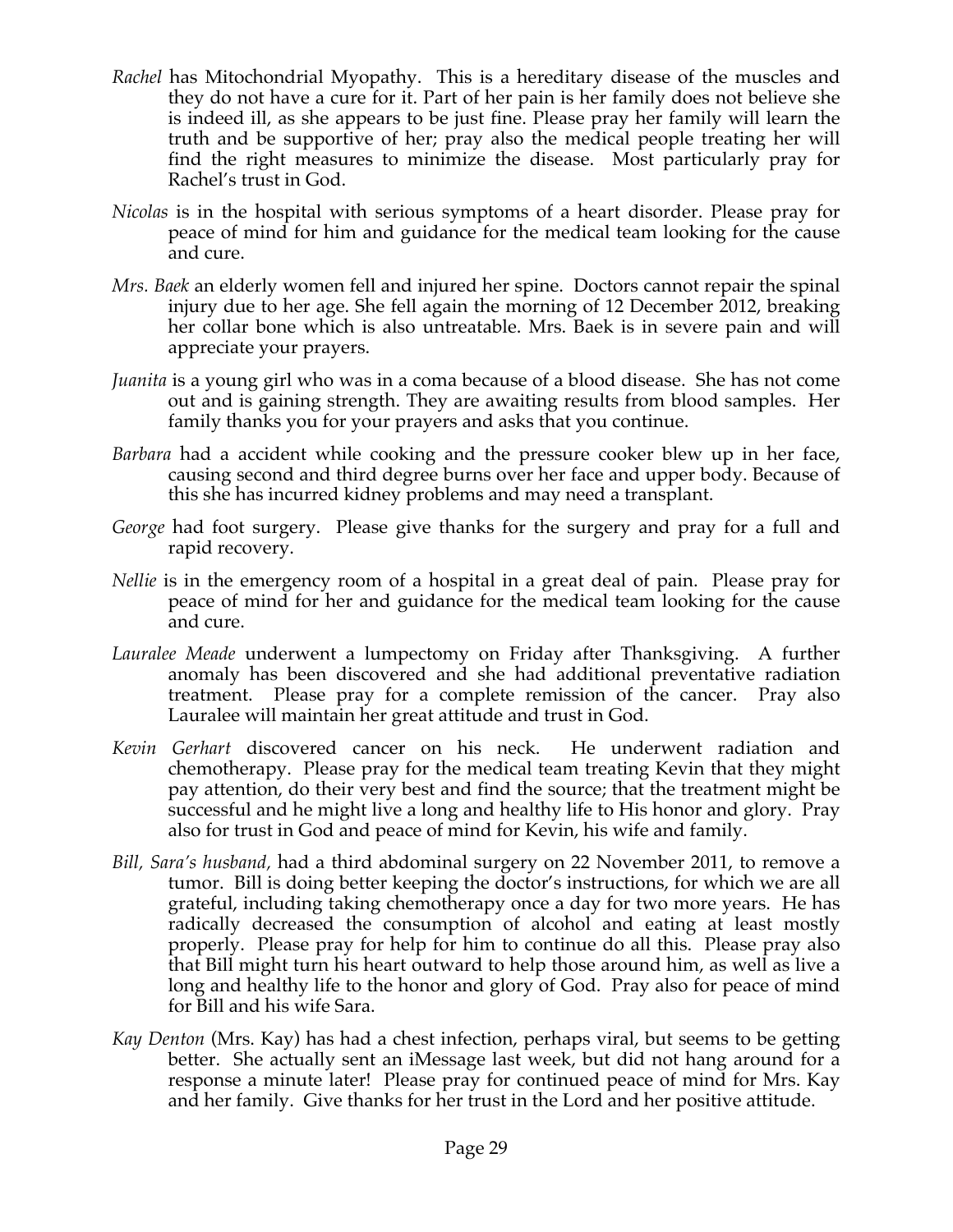- *Matt Alcantara*, age 15, came back with ZERO SCANS again in December 2013! Matt has Osteosarcoma (bone cancer), a very rare and often lethal form of cancer with limited treatment options. This is a disease that is about 90 percent fatal in a couple of years. He has no hip joint on one side, but he walks and swims! Courage? Guts? You bet! Please also give thanks for the great faith of Matt and his entire family. Their faith and trust is a wonderful example for each and every one of us. But, now is not the time to stop praying. Actually, it never is the time to stop praying!
- *Judith Clingwall*, is afflicted with Multiple Sclerosis (MS). She is currently in Laurel Place, an extended care facility in Surrey, British Columbia. Judith's condition has worsened recently. Please pray for her to take an active part in her own life, for her strength, peace of mind, trust in God and remission of the disease so she might return home to her family. Pray also for strength for her husband Martin as he deals with all the problems and stress of Judith's situation.
- *Vince (age 15),* reoccurrence of Osteosarcoma, recent testing found a nickel sized tumor in his lungs. The doctors are consulting with a specialist in Houston. Please pray for guidance for the medical team and for peace of mind for Vince and his family.

## *Thanksgiving and Continued Healing*

- *Otto* had massive blood clots in both lungs and a smaller one in one of his legs, treatment worked and he is recovering at home, he tires and is still on medication, but able to sleep and be free from hospital routines. His family and friends thank you for your prayers. Please pray for peace of mind and trust in the Lord for Otto, as well as for his family, and for continued recovery.
- Please join together in thanking the Lord for strengthening *Christopher*, a young man with psychological problems who departed meds to a bad effect, for his maintaining healthy discipline the last six months, and join together in praying that he continue to be infused with strength and rationality.
- *Pat* underwent successful major heart surgery on 25 September 2013. Please give thanks for the successful outcome and pray for continued healing and a complete recovery for Pat.
- *Jane*, US Army Korea, had a tumor. She returned to the CONUS, underwent five hours of surgery which went exceedingly well. The tumor came out completely, on the surface it appears non-malignant, testing will be done to confirm. Please give thanks for the surgical team doing a great job and the great result. Pray for a complete recovery for Jane.
- *Dennis* has heart problems; now the medical people treating him discovered a large mass on his liver which turned out to be a cyst, just like Kathy above! Please give thanks for this great development and pray for peace of mind and trust in the Lord for Dennis and for God's guidance for the medical people treating him that the contemplated surgery might go well.
- *Dwight* had major oral surgery, for which he gives thanks. He is recovering slowly and asks your prayers to speed the process.
- *Joyce* broke her left leg and sprained her right foot in a fall and had surgery the morning of 24 July 2013. She asks you to give thanks for the surgery having gone well and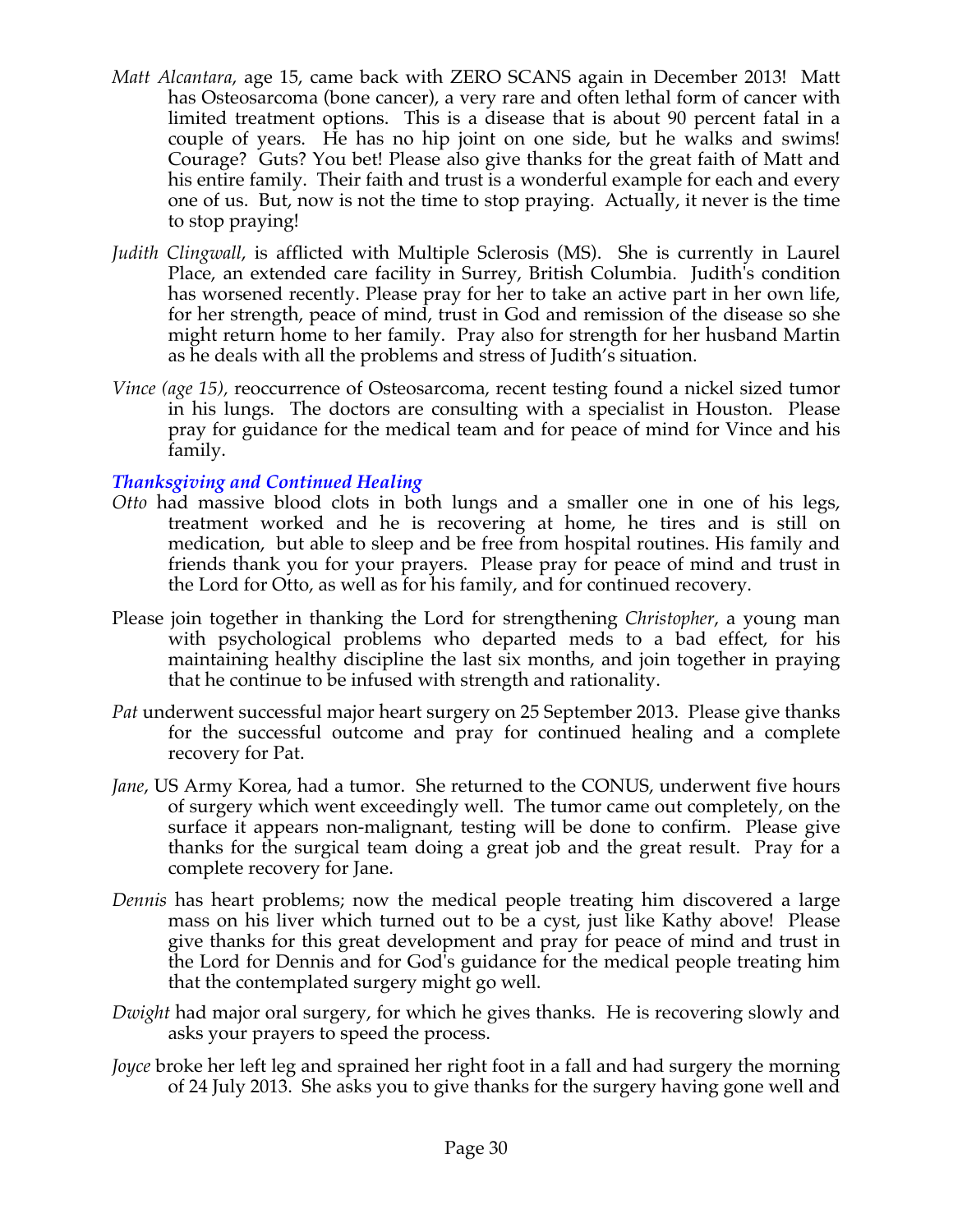asks you also pray for her continued healing, she will be spending several weeks her right leg in a walking boot and several months with her left leg in a cast.

- *Mike* was very ill in hospital. He is doing much better now and his family asks you to give thanks for the miraculous recovery. Mike is a veteran who has served his country when she called. Please pray he will open his heart to God so He can make Mike's crooked road straight and pull him towards the summit rather than to the pit.
- *James* had surgery the morning of 4 April 2013 at Cancer Treatment Centers of America which appears to have gone well. The pathology report found the high grade carcinoma cancer was confined to the bladder. There was no sign of cancer in surrounding areas, tissues, organs, etc. The Sovereign King of heaven and earth has blessed Jim immensely; he will not have to endure chemo or radiation, he will continue with various tests and see the physicians. Please give thanks for the good result and the work of the surgical team paying attention and doing their very best. Pray for James' continued recovery and for him and his wife Dawn to be able to put their worry and concern on His Back.
- *Jeff* had successful surgery on Monday 4 March 2013, at Vanderbilt Medical Center to remove his esophagus as the doctors felt this is the only remedy for precancerous and cancerous cells in his esophagus and stomach. Please give thanks for the successful surgery and pray that his pain level will go down and he will recover quickly. Pray for Jeff and his family to keep their faith in God and let him carry their worries.

*Rick* is recovering from hip replacement surgery in the middle of February 2013.

- *Buzz Baron* had C5-6 surgery the morning of 3 March 2013, which went well. Please give thanks for the surgical team paying attention and doing their best and for a good result; pray also for a full and rapid recovery.
- *Karen* had surgery the afternoon of 1 March 2013 to remove a spot on her lung; the surgery went well and the spot was benign. Please give thanks for the great result. Pray also for continued trust in God and peace of mind for Karen, as well as a rapid recovery.
- *Dick*'s left arm was amputated after treating for Merkel Cell carcinoma over a year. He is now believed to be cancer free and is waiting to be fitted with an artificial arm. Please join Dick and his family in giving thanks to Our Lord Jesus Christ for his recovery as well as for their trust in God.
- *Traci* had surgery colon cancer on 27 December 2012. The surgery went very well and she appears to be cancer free. But, she had a pulmonary embolism and another clot in the artery to the spleen which will keep her in the hospital for at least several days. Traci is beginning to be weary of her medical situation. Please pray that she will not become despondent. Pray that she will open her heart to God's Grace that He might enter in to her heart and strengthen her.
- *Bob Smouse* had shoulder surgery on 28 November 2012. He would appreciate your thanksgiving prayers. While the surgery apparently went well, he is still in pain and would also appreciate prayers for continued healing and the pain to subside. He promises to work very hard on recovery therapy.
- *Carol Stone*, the sweet wife of Mike Stone, recovered far better than expected from a severe brain bleed, but fell recently and broke her hip.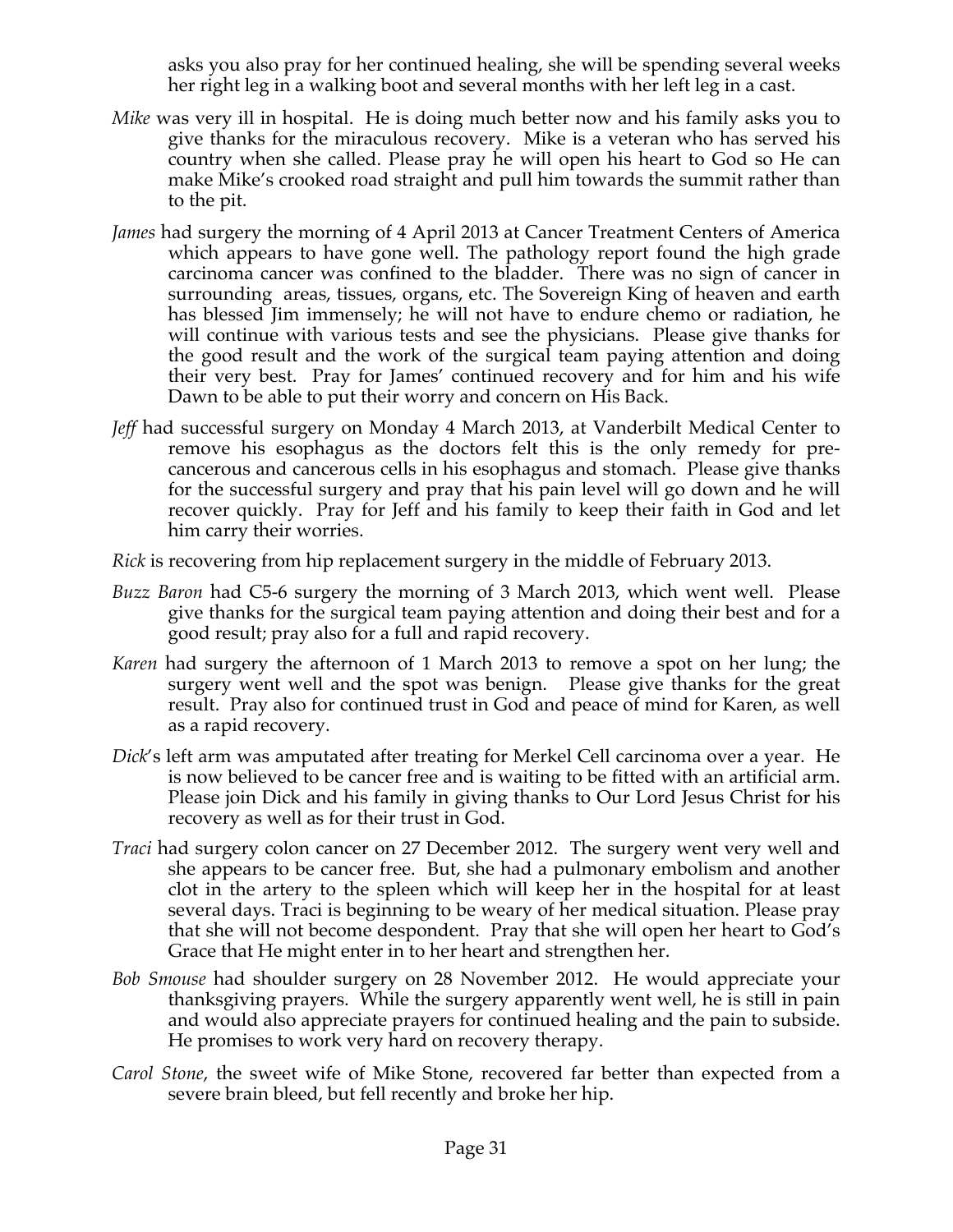Please pray for peace of mind and trust in God for Mike, guidance for the medical team treating Carol and strength for Carol as well as faith and trust. No one can ever understand the why of these things here on earth. Sara who passed this request on asks that you pray in both faith and hope.

#### *Business*

*Mark's* business is in difficulty. He works in a shrinking field, of which he is one of the country's true masters, but there is little work available. He asks that you pray that he can find a way to survive in his industry, which he loves and needs his talents. Pray he can find new sources of business and new ways of doing things, perhaps someone to partner with to better use his talents. Pray also for those who work for and with him that they might do their best to help.

#### *Employment*

- *Chris* and several others at his firm were let go after many years of faithful service. Please pray that they might find a company that can use their considerable skills and dedication to their mutual benefit. Pray also for those who remain behind that they might find peace in the confusion caused by the departures.
- *Doug* recently became unemployed from his job of 18 years. He has been applying for jobs, but unable to get one at this time. His wife is working; this is not enough for the family. Please pray he will find employment with a firm that will be able to use his considerable skill and hard work to benefit both the firm and the family.
- *Catherine and Lewis* are at a low ebb due to a struggle for employment. Your fervent prayers will be appreciated.
- Lori is considering a potential change in her employment. Please pray for God's guidance in considering all aspect of her potential work.
- *Rodriguez Family* are looking for work. It seems many obstacles have been put in their way of finding employment. Please pray they will find employment with a firm that will be able to use their considerable skill and hard work to benefit both the firm and the family.
- *Sarah* is concerned about the future with her company. She would appreciate prayers for her continued employment and that her firm might find more and better ways to use her considerable skills.

#### *Financial Guidance and Healing*

*David and Lorna* are having financial problems. They are trying to find a smaller home which may be more affordable. *Lorna* has had an ongoing battle with brain cancer, her trips back and forth to the hospital have drained their finances to the point they sometimes struggle to have enough food in the house. Pleaser pray for Lorna's healing and guidance on how they might handle the financial difficulties in which they have found themselves.

#### *Guidance*

- *William* is an elderly man living with his Son and Daughter in-law. William is causing trouble in the family because of his demanding ways and continually using bad language. The family is at wit's end to know how to handle him and will appreciate your guidance and prayers.
- *Caitlin* is in the grip of the Prince of Darkness; she thinks there is escape from reality in drugs. The saddest part is that reality is not as she sees it. Her family is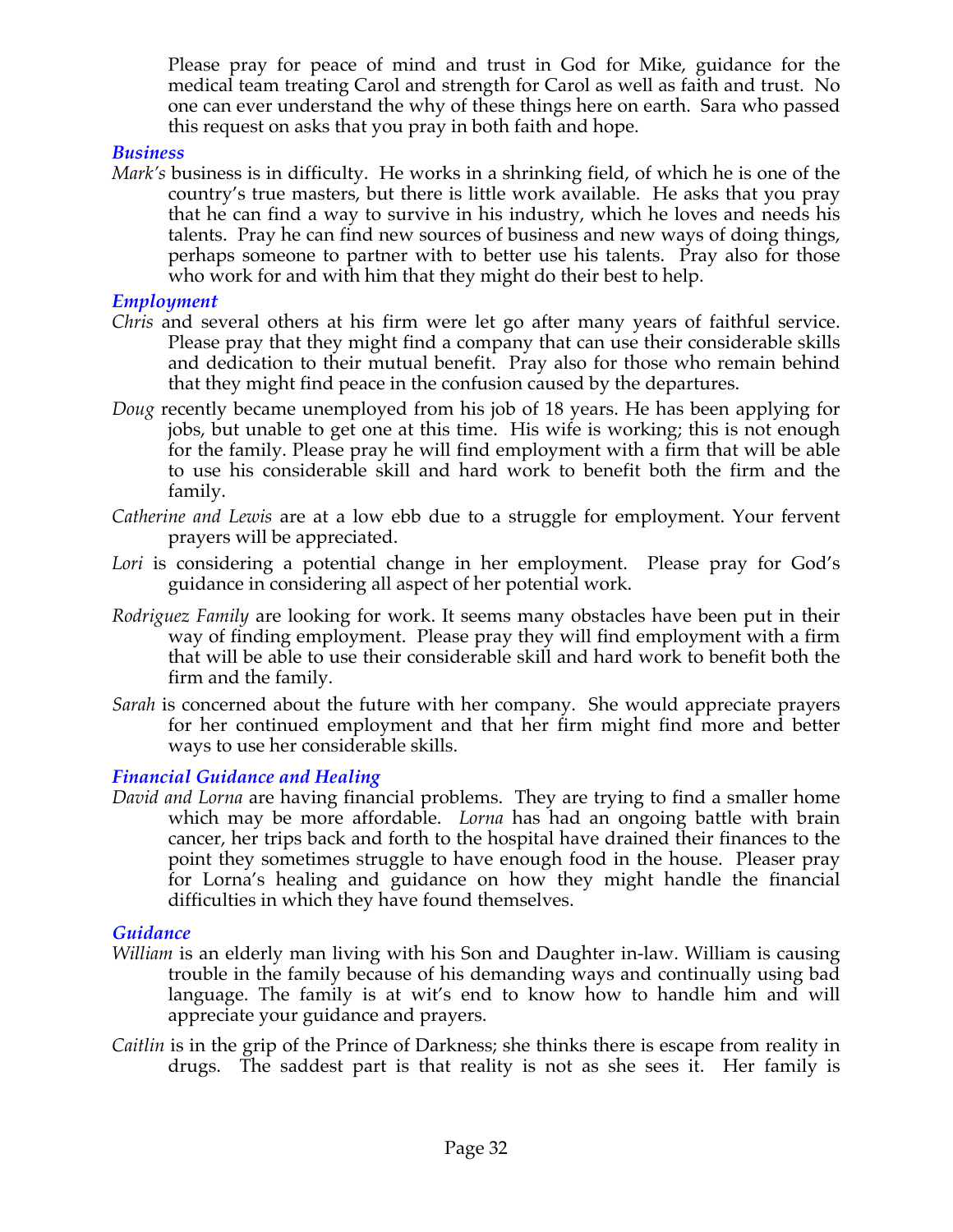despairing as they can do nothing to help her and ask that you pray for the Holy Ghost to enter into heart and show her the need for change before it is too late.

- *Nathaniel* is in spiritual turmoil. His family and friends will appreciate it if you will keep him in your prayers for him to find the root of his trouble and accept God's help to heal his heart.
- *Sam* and her *two children* that have been living in a shelter and are to lose their place there. Please pray a place will be found they can stay in and recover.
- Please pray *Darlene* will surrender her life to Christ.
- *Norrie* is facing daily exams in the weeks ahead. Pray for calmness and concentration and to do the best possible.
- *Jonathan* is addicted to drugs. He is now in jail awaiting trial. His parents and friends will appreciate it if you will keep him in your prayers for him to find the root of his trouble and accept God's help to heal addiction.
- *Beth* is suffering from ungodly treatment in her marriage. Please pray God will guide her in her behavior, actions and thoughts that she might be able to lead her husband to God so her marriage might prosper to the benefit of them.
- *Brandon* a young man from a Christian family who married a year ago and almost immediately became estranged from him family. As a result he has had a serious problem with keeping the civil law. Please pray for Brandon that he will return to the Lord and the many problems will be eventually settled. Pray the hurt he has caused so many will be helped with our Lord's care and love.

*Dennis* has some decisions to make and will appreciate our Lord's guidance.

*Earl* to read and understand Scriptures he has been given.

- *Jeanette* has had many members of her family die from diabetes and several are near death now. Jeanette does not know the Lord and is despondent and perplexed about her family and herself. Please pray she can open her heart to allow the Holy Ghost in to bring her knowledge and understanding.
- *Christy* just lost her sister in an automobile accident; this follows closely the loss of two family. Please pray she can let our Lord Jesus Christ carry all her sorry, worry and care at this extremely difficult and stressful time.
- *Dr. Elizabeth Raj* is teaching a biblical approach to the psychological problems facing many in our society today. She is battling against the growing influence of worldly psychology adopted by the churches themselves. Elizabeth constantly stresses answers are found between the covers of that precious Book, the Holy Bible. Please pray for encouragement, strength, fortitude and courage for her.
- *Daniel and Danielle* are experiencing family strife as a result of custodial issues with a daughter. Please pray they and those they strive with might look to the child's best interests in their time of difficulty and disagreement; to work for her best interests and not use her as a weapon amongst themselves.
- *Abigail* is a teenager who has behavior problems. She feels she is in an area of mental darkness. Please pray that she might look to God for help and not within herself.
- *Sara* asks that you pray for guidance for her as she deals with the stresses of her family and life. Pray that she can separate those things which she can affect from those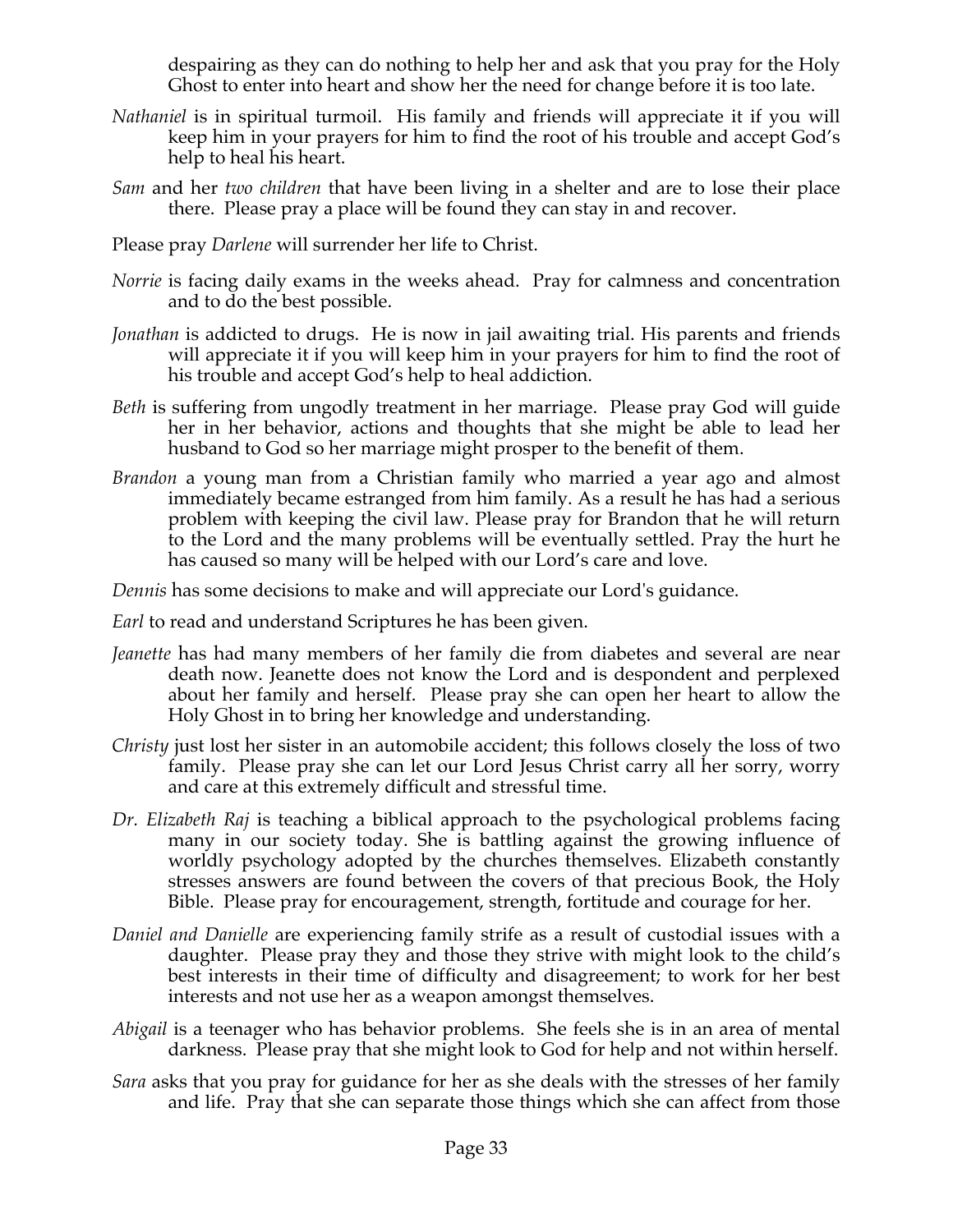things which she cannot and give her grace to accept that she cannot do everything and can only change those things within her control. She asks for God's help to grow her business while keeping up with the needs of her mother and husband and healing her own problems.

*Jacquie* to open her heart to God and accept His Love and Grace.

*Hap* asks you to pray he might be able to trust God will help him make the right decisions at the right time and not to worry uselessly, to change those things he can change, accept those things he cannot change, sleep well to be able to do the correct things with a clear head and that he will open his heart to the Holy Ghost.

#### *New Minister*

*Don Fultz* was ordained on 15 December 2013, at St. Peter's Anglican Orthodox Church in Statesville, North Carolina, by Bishop Jerry L. Ogles. Please pray for Don to do his very best at fulfilling the special responsibilities he has taken on and give thanks for his commitment.

## *AOC Congregations*

- *Rev Paul Thompson,* pastor of Christ Anglican Church (AOC) in Oakland, Iowa, asks you pray for the Holy Ghost to enter the hearts of their congregation that they might find better ways to serve our Lord and bring the Word to those around them.
- *Rev Rick Reid* asks that you pray for Saint Andrews Anglican Church in Newton, North Carolina. They would like to see their congregation grow to the point is it selfsustaining and vibrant. The congregation asks that you pray for the Holy Ghost to enter into their hearts and inspire them to do their best to further His Will.
- *Nathan* in Wake Forest, North Carolina needs God's Help to find others who are interested in having a Bible believing Church in the Anglican tradition. He would like to develop a congregation to associate with the Anglican Orthodox Church.
- *Saint Joseph of Arimathea Anglican Orthodox Church* is under a lot of stress. We all are, but they need even more prayer. Rev Roger Jessup, their wonderful minister, is pressed by the duties of a primary care giver, in addition to all the worries of this world. They have one of their family's primary breadwinners who will be soon unemployed, absent His intervention. Roger's niece will lose her job at the end of the year when her tech center shuts down. As Rev Roger said so eloquently, "We must pray for those who mean us harm and deprive us of our property are our enemies: Our LORD has so commanded us." We must pray they will see light and cleave to it while turning their backs on the Prince of this World. Equally important, we must pray that the Lord will raise up a political leader from among us as He has done in the past. Pray also for trust in God for each member of the parish and for them to find economic relief.

## *Thanksgiving*

*Hap and Dru Arnold* give thanks for travel this week.

## *Armed Forces & Contractors*

Airman Donny Patton (Hulbert Field, Florida), Jordan (USMC – Fleet Marine Force - Pacific), Trevor (USAF - KC-10 Boom Operator – New Jersey), Trevor (USN – Whidbey Island, EF-18 Pilot), Kurt Thomas (USN – Camp Foster, Okinawa)

#### *Persecuted*

Around the world, Christians are under attack, not only in the Muslim world, but from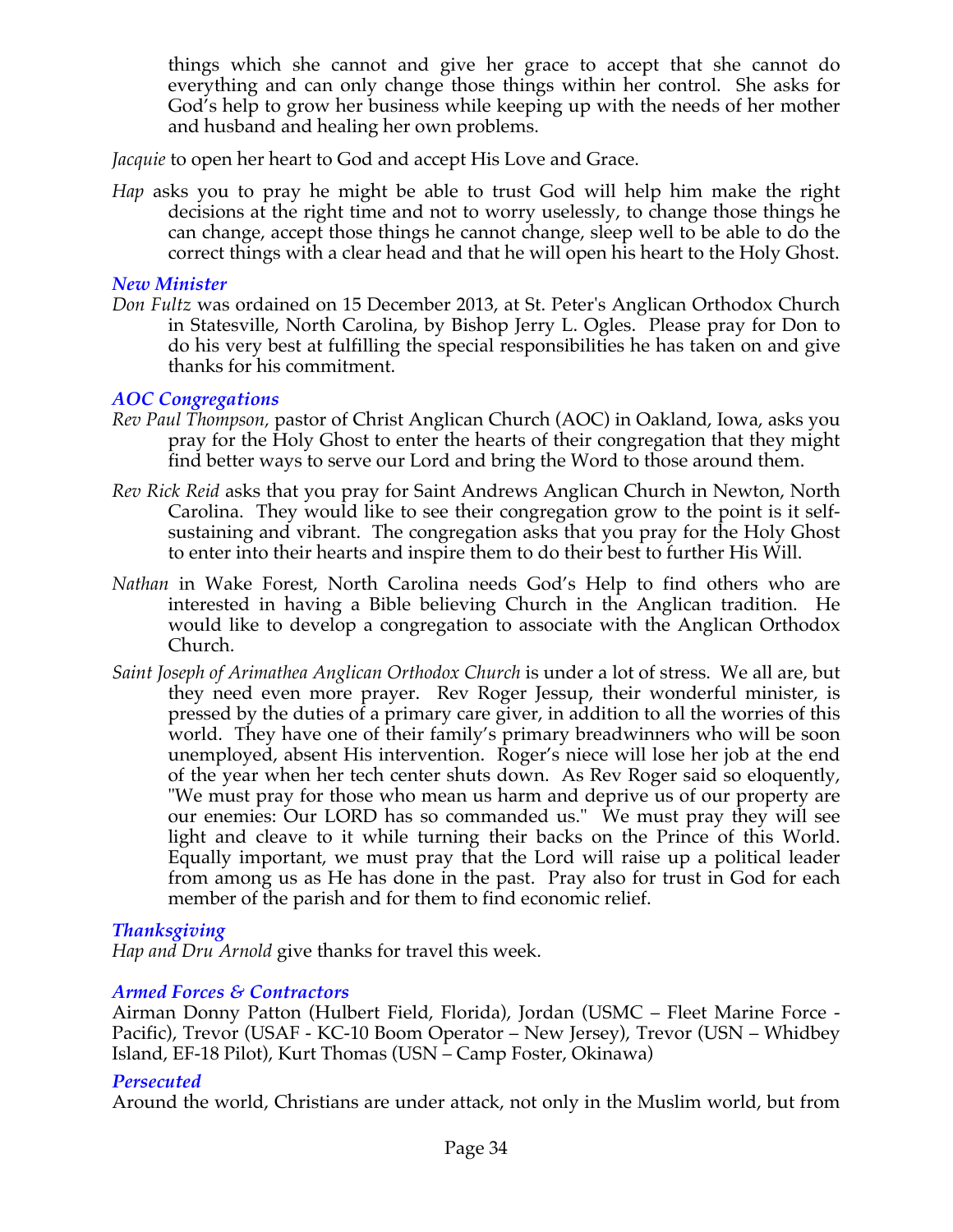Hindus and others in India. Also, they are under continual attack in the name of "Separation of Church and State" in the western world, as it becomes actively atheist or pro-devil buddy. Please pray for God's guidance and protection for all persecuted Christians and those around them.

## *Various Special Requests*

- Please pray the Typhoon that hit the Philippines will ease off and the people will recover from the devastation.
- This is a horrible time for the *people of India, Christians in particular*; they are having problems with Hunger, Bank Closings, Transportation and Schools not functioning. Pray for the Leaders and Members of our Church in Eluru Andhra Pradesh. Pray their basic needs will be met and God will be close to them in this time of need.
- *Lisa* discovered her 9 year old daughter *Mariah* had been raped. This is in the court system now and we know that prayers are needed for this family. "The effectual fervent prayer of a righteous man availeth much" James 5:16 Lisa says she feels the power of your prayer in God's hand on her heart.
- Please pray for *all the people of Egypt*; Bishop Mouneer Anis of Egypt is asking your prayer as the supporters of the deposed Mursi government, with the support of the United States government, have been attacking Christian churches--Anglican, Catholic and Orthodox. They destroyed the car of Anglican priest Rev. Ehab Ayoub. The people of Egypt, the people of the United States need our prayers, even more so the people of the Muslim Brotherhood that they might repent of their evil and know God so the rest of the people may live in peace.
- We ask that you pray, please ask God that the Holy Ghost might give you insight into how you might make the lives of your friends and family better. Remember helping others is not just those who you don't know!
- Please join us in praying that the *Free Teen Guitar Class* will be continue to be an opportunity for God to work in the lives of the kids and their families. Please ask God to guide the class to new opportunities to make Him known to others. Help us to let the love of our Lord shine through us into their lives, putting Him first, so that He might enter in to their hearts and lives.

## *Question that only you can ask*

What would you like to know about our history, what we believe, what we do or how we operate? Hap is looking for material for the continuing education class and *Thought for the Day* material. Help us help you. Please send your question to Hap so we all can get an answer. Just because you don't know the answer to your question doesn't mean you are the only one who doesn't know. But, if you don't ask, no one will know.

#### *I'd like to get a different point across or announce something*

If you have a different point of view, I would be happy to give you room to get your point across. While this publication is my perspective on events, I recognize not everyone may agree and that some people would like to express their own opinion. If you want to write something, please forward your item to Hap (with a note as to whether or not you would like editing help) to: hap@faithfulcenturion.org.